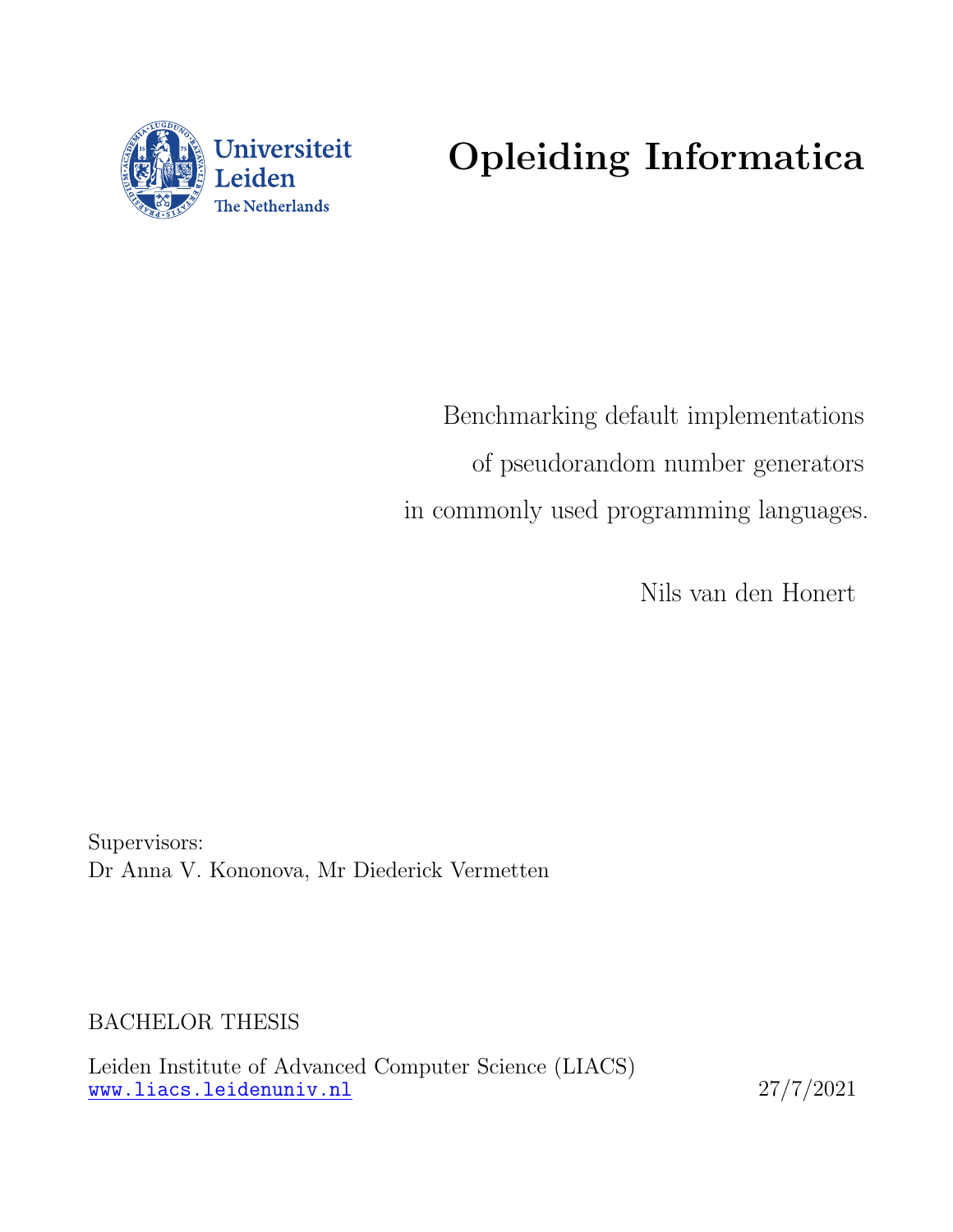#### Abstract

In a modern-day simulation, as well as in commercial code, a substantial number of random numbers are required. Many programming languages supply a generator for developers to acquire pseudo-random numbers. Most of the users have limited knowledge about the underlying algorithms that supply them with these numbers. This thesis explores the methods used for generating random numbers and their possible deficiencies. Substantial work has been done in the theoretical design of these algorithms, but empirical testing is limited. This thesis explains how random number generators can be empirically tested. It then subjects the generators supplied by commonly used programming languages to various statistical tests, to benchmark the quality of their generators. It finishes with some recommendations for the usage of pseudo-random number generators within individual languages and general good practices for users of these generators.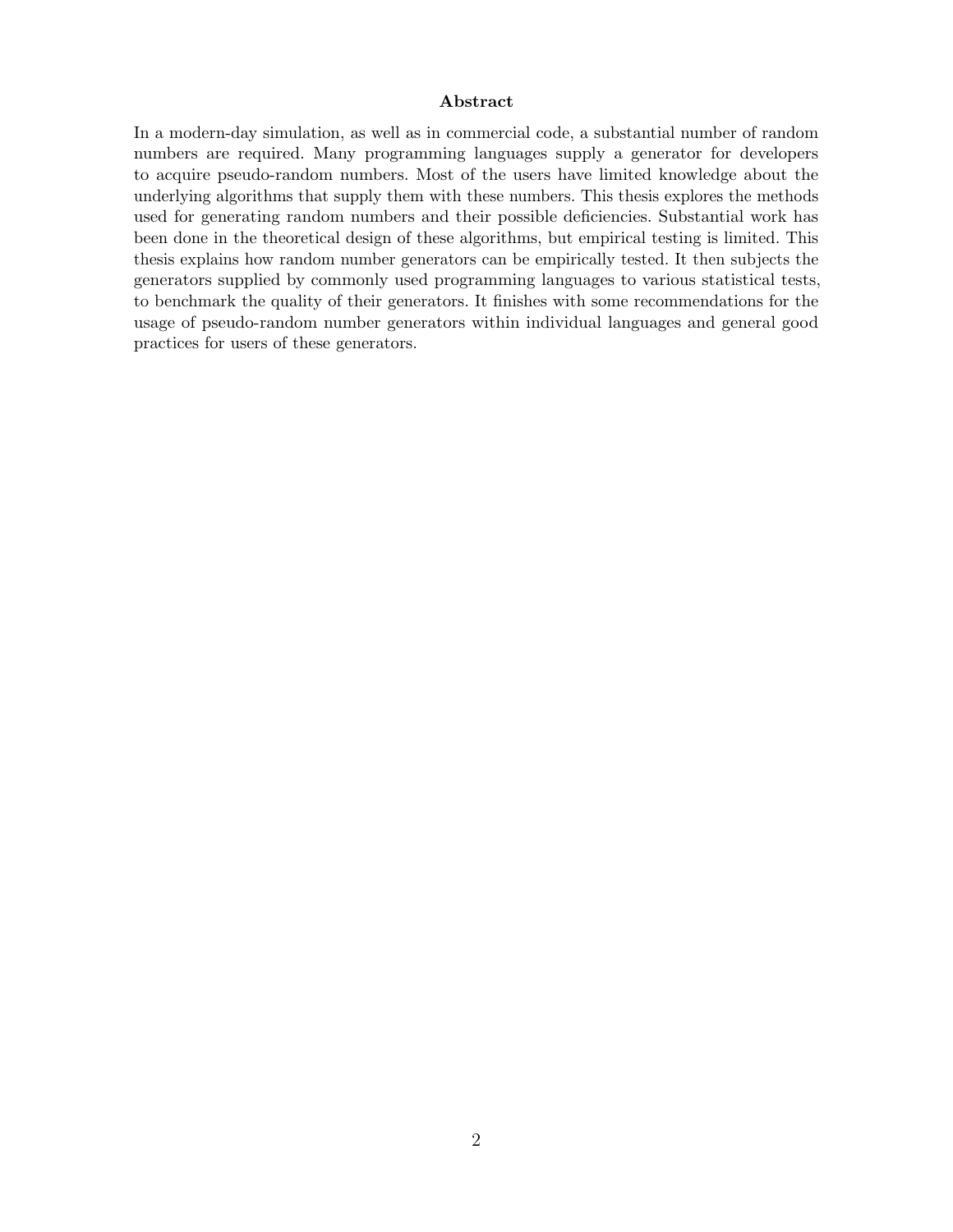# Contents

| Introduction<br>$\mathbf 1$<br>1.1                                                  |                                                                                                                                                      |                                                          |  |  |  |  |  |  |  |  |
|-------------------------------------------------------------------------------------|------------------------------------------------------------------------------------------------------------------------------------------------------|----------------------------------------------------------|--|--|--|--|--|--|--|--|
| $\bf{2}$                                                                            | <b>Related Work</b>                                                                                                                                  | $\overline{2}$                                           |  |  |  |  |  |  |  |  |
| $\bf{3}$<br>Families of pseudo-random number generators<br>3.1<br>3.2<br>3.3<br>3.4 |                                                                                                                                                      |                                                          |  |  |  |  |  |  |  |  |
| $\overline{\mathbf{4}}$                                                             | <b>Seeds</b>                                                                                                                                         | 10                                                       |  |  |  |  |  |  |  |  |
| $\overline{5}$                                                                      | TestU01<br>5.1<br>Tests on a single stream of n numbers $\dots \dots \dots \dots \dots \dots \dots \dots$<br>5.1.1<br>5.1.2<br>5.1.3<br>5.1.4<br>5.2 | 10<br>11<br>11<br>12<br>13<br>13<br>13                   |  |  |  |  |  |  |  |  |
| $\boldsymbol{6}$                                                                    | <b>Experiments</b><br>6.1<br>6.2<br>6.2.1<br>6.2.2<br>6.2.3<br>6.3<br>6.3.1<br>6.3.2<br>6.3.3                                                        | 14<br>14<br>18<br>18<br>18<br>21<br>23<br>23<br>23<br>24 |  |  |  |  |  |  |  |  |
| $\overline{7}$                                                                      | <b>Conclusions and Further Research</b><br>Conclusions<br>7.1<br>7.1.1<br>7.1.2<br>7.1.3<br>7.1.4<br>7.2                                             | 24<br>24<br>25<br>25<br>26<br>26<br>27                   |  |  |  |  |  |  |  |  |
|                                                                                     | <b>References</b>                                                                                                                                    | 31                                                       |  |  |  |  |  |  |  |  |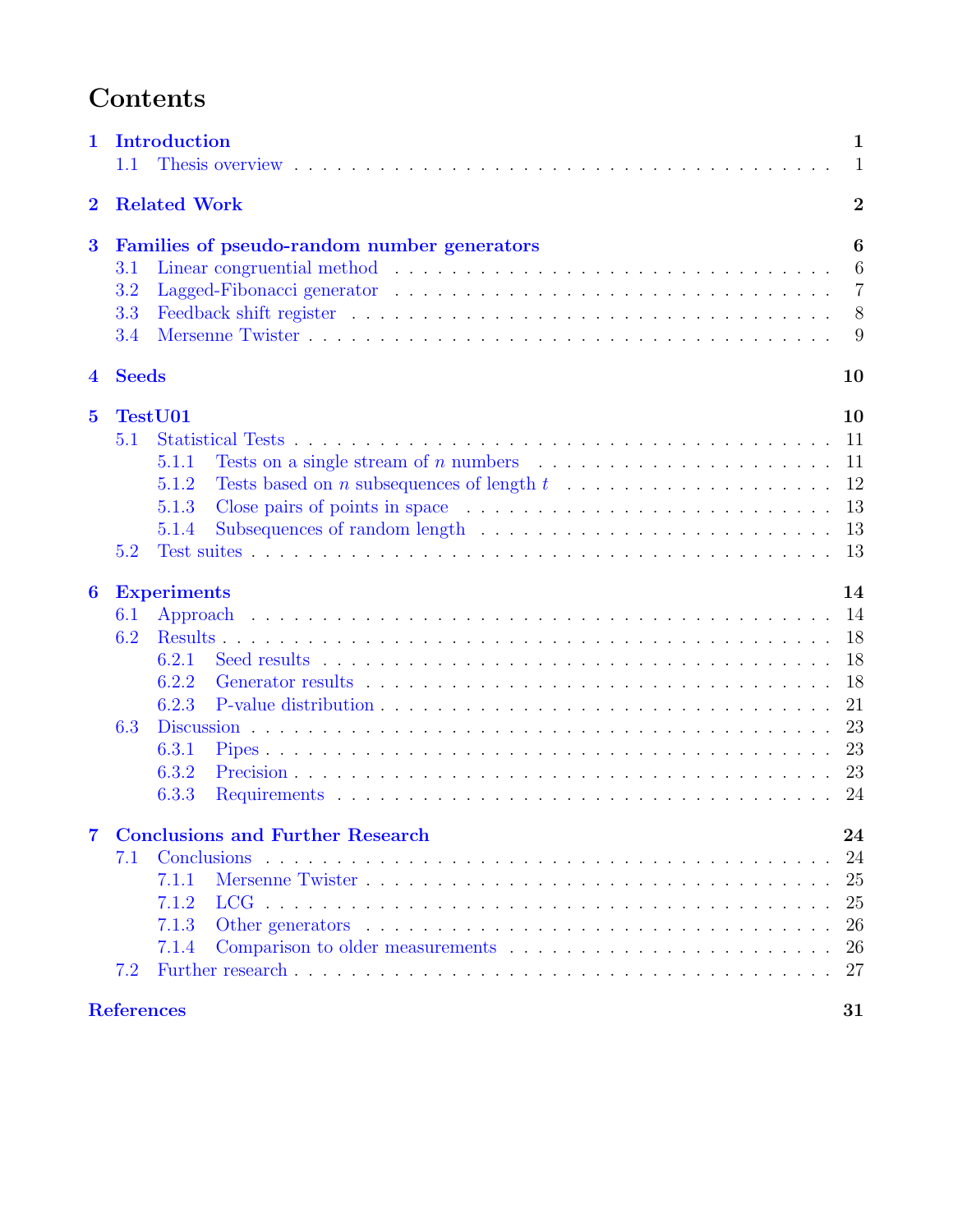# <span id="page-3-0"></span>1 Introduction

Both in everyday applications as well as scientific research, random numbers are required to perform tasks or make decisions. They play a key part in production code of major companies and allow us to use heuristic optimisation methods to our advantage. They are used for many applications, for example, artificial intelligence, cryptography, the evolution of proteins, and shuffling a deck of cards: many programming languages fulfill the need for random numbers by supplying a random number generator.

While much research has been done regarding theoretical analysis of pseudo-random number generators, empirical testing on generators within programming languages does not appear to be kept up to date judging by the publication in the public domain [TestU01]. In this thesis, we assess how well pseudo-random number generators perform and see if, for some languages, the default generators should be avoided. We do this via empirical statistical analysis. We try to spot weaknesses within their number generation. Thus, the research question we try to answer is: How do different pseudorandom number generators of popular programming languages perform when subjected to thorough statistical tests?

We will assess these generators by statistical analysis of their output, rather than checking their mathematical properties, if these are known. We will analyse their output via a test suite TestU01, which allows us to compute p-values based on the output given by a generator. We will review these p-values and check if these differ from older checks that have been done. We will focus on only the so-called default generator, which means it is described within the documentation of the programming language as a way to generate random numbers. This research will only look at number generators that supply numbers within  $U[0, 1]$  and exclude cryptographic number generators.

# <span id="page-3-1"></span>1.1 Thesis overview

In Section [2,](#page-4-0) we look at previous research regarding the testing of random number generators and review several properties that are vital to a random number generator. We define the different categories generators can be divided into and which category this research will analyse. We also look at different test suites, that allow us to properly evaluate random number generators. In Section [3,](#page-8-0) we see the different general structures that have been developed to generate these numbers and their strengths and drawbacks. We also describe some of their mathematically proven properties. In Section [4,](#page-12-0) we describe seeds, their function, and their influence on these generators. In Section [5,](#page-12-1) we look at the design of the TestU01 library, its use, and the options we have for assessing random number generators. In Section  $6$ , we describe our methodology and show the results of applying different statistical tests to different programming languages. We also compare these results to previously attained results, to check if progression has been made. We also show which particular tests fail, and the implications of failing these tests. Finally, in Section [7,](#page-26-1) we analyze these results, we conclude, and discuss further research topics, based on these conclusions.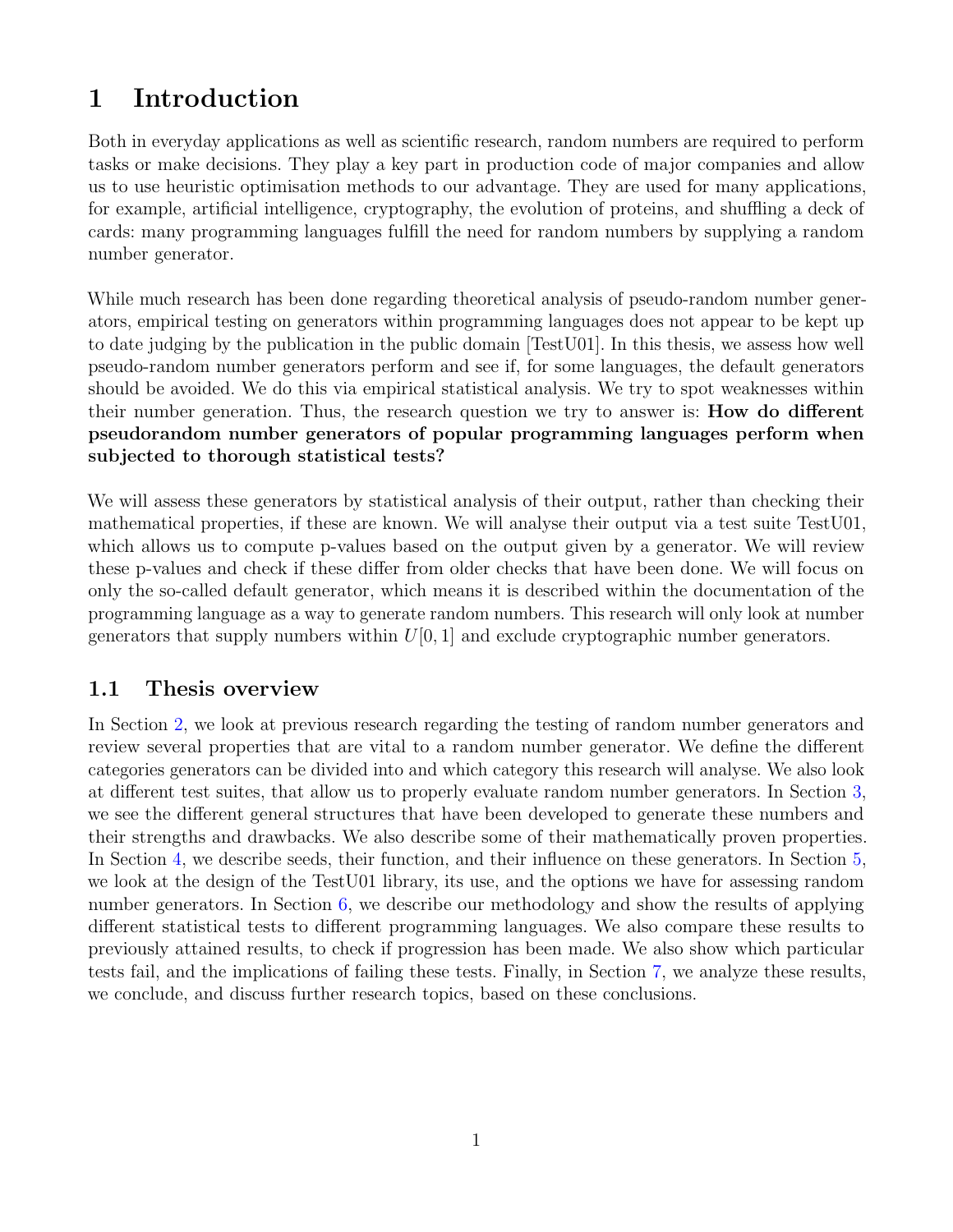# <span id="page-4-0"></span>2 Related Work

Computers are not able to produce truly random numbers. They are deterministic, making it impossible for computers to generate random numbers without any external phenomena. They often rely on mathematical formulae instead. Many formulae have been designed over time, few have been able to withstand the increasingly stringent demands required for random numbers. Another method to obtain these numbers is to make use of physical phenomena, using atmospheric noise or user input. The latter are considered true random number generators. The methods that rely on mathematical formulae are considered PseudoRandom Number Generators (PRNG). A PRNG has an underlying algorithm and requires the user of this algorithm to supply a seed, which is a number or string that lets the algorithm initialize the first values within a sequence. More details on seeds will be explained in Section [4.](#page-12-0)

We first need to define what constitutes random. Individual numbers themselves are not random. In order to evaluate numbers as random, we need to look at their distribution, similar to a looking at dice rolls to see if a die is not biased. One roll of a dice does not tell us if a die is malfunctioning. The same can be said for a number generator: getting just one number out of the generator does not give us much information about its potential flaws. What does tell us more about a die is throwing it many times, as we would expect it to roughly land on each side the same number of times. The same can be done with the generator: request many numbers, and look how often we get what number. We observe two properties to be vital for randomness, which will be explained further: distribution and patterns.

We expect dice to land roughly equally on all numbers. So we expect to have a uniform distribution for something to be random. But a random sequence of numbers requires other properties as well. If we expect 100 random integers, getting an incremental row of 1, 2, ..., 99, 100 would be unsatisfactory as a sequence of random numbers, even though it follows a uniform distribution over [1..100]. We are, besides uniformness, also looking for a lack of patterns. We do not want a global pattern, but subsequences of a sequence should also not adhere to any pattern. On the other hand, we cannot fully exclude sequences that have some sort of pattern appearing when generated by even the most robust generators. Like a dice could roll 10 times a 6 in a row, we could end up with a sequence of 100 times a 9 by a generator. We can, however, use statistical tests to produce a probability that a given sequence was generated randomly. We do not want to see any sort of pattern emerge, as it would indicate that we can predict the next value easily based on previously produced numbers, because the values are not statistically independent from one another [\[4\]](#page-30-1).

In 1987, George Marsaglia, creator of the DIEHARD test suite, has defined a list of properties a pseudo-random number generator should have [\[27\]](#page-31-0):

- Randomness: generate a sequence of uniformly distributed random numbers, that pass the latest test for randomness.
- Long period: can provide a non-repeating cycle for an extended amount of time.
- Efficiency: generation is quick without extensive memory usage.
- Repeatability: using the same seed leads to the same sequence, allowing us to reproduce experiments and detect errors.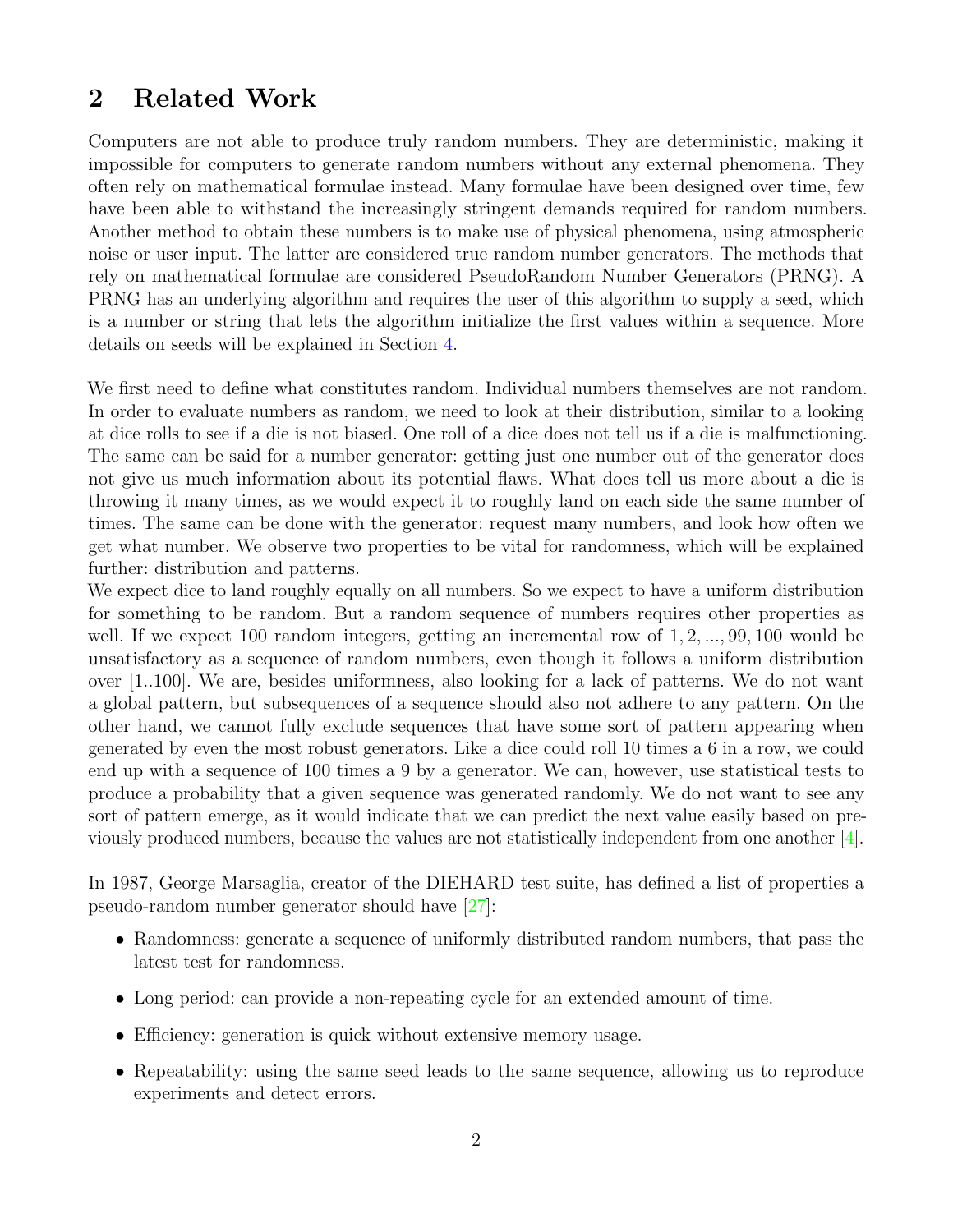- Portability: we get identical sequences across computers with different architectures.
- Homogeneity: all subsets of bits of these generated numbers are random.

Failure to adhere to these properties leads to deficiencies within the generator, and also in the applications depending on these generators. For example, in the implementation of heuristic optimisation methods, like an evolutionary algorithm, choosing a poor PRNG could lead to decreasing performance [\[11\]](#page-30-2). To avoid this, we need to use some of the most studied and proven algorithms. In the words of Donald E. Knuth, "Random numbers should not be generated with a method chosen at random" [\[19\]](#page-31-1).

Since 1987, when Marsaglia created these requirements, several things have changed in terms of technology:

- Randomness: we have more stringent tests.
- Long period: we need orders of magnitude more numbers for simulation work.
- Efficiency: we have an increasing amount of computing power.
- Homogeneity: we have 64-bit systems, with more subsets to consider.

The period length that is expected of pseudo-random number generators has increased within simulations. Monte Carlo methods consume large numbers of random numbers. The demand for quality of randomness has also increased, as we have developed more stringent tests to measure these qualities. We have also increased the homogeneity, since we increased the typical word size of a random number. Constant reviewing of the algorithms that are used is required.

<span id="page-5-0"></span>There have been instances of faulty generators used within programming languages. An example can be found in Figure [1.](#page-5-0) Here we clearly see a pattern emerge when we use an older version of the PHP generator within the Windows operating system.



Figure 1: Example of faulty PHP generator [\[4\]](#page-30-1), where each generated number is grayscale value for a pixel. Numbers are ordered on appearance, top-left down to bottom-right.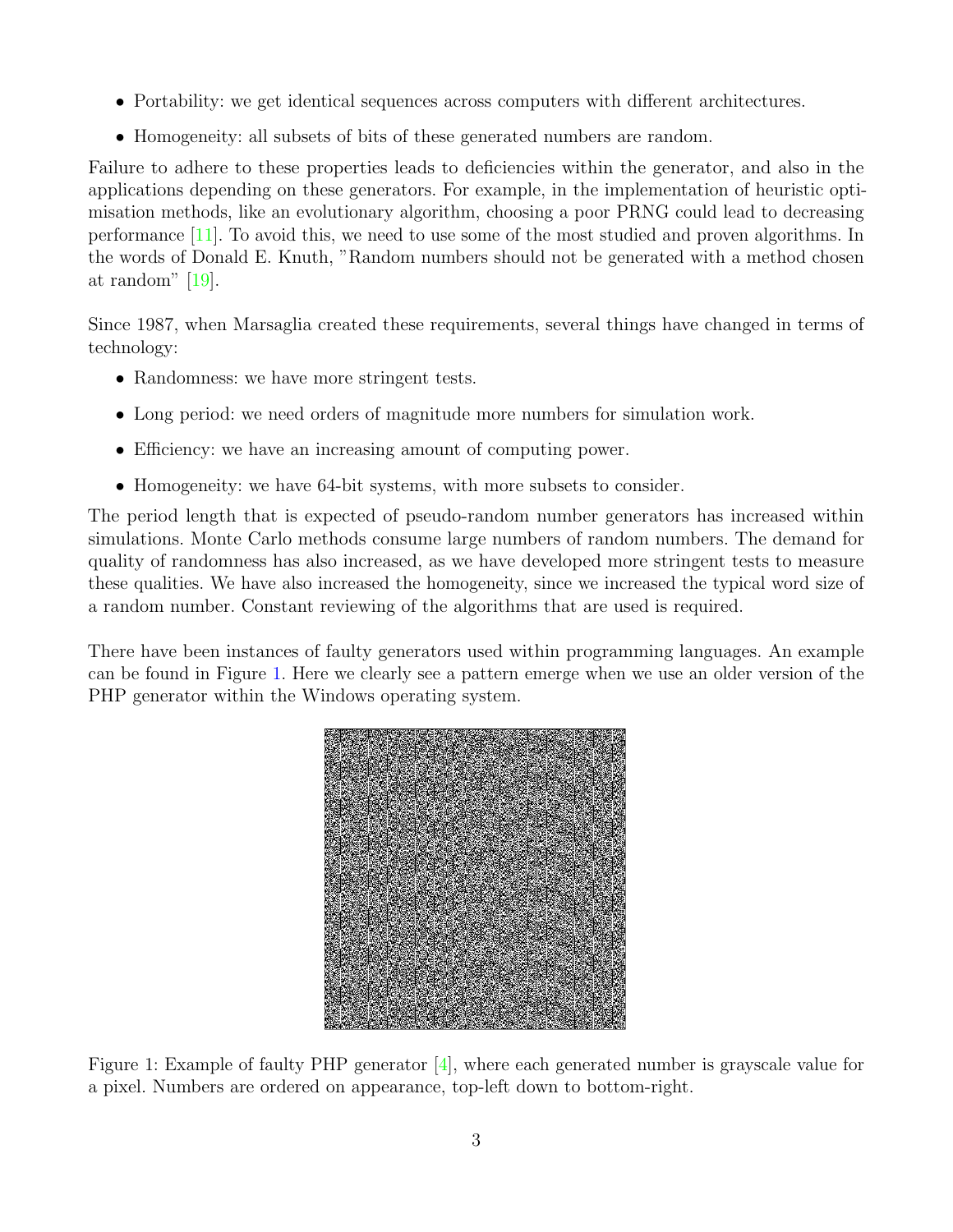Another example is the Javascript V8 generator. Its construction was faulty, leading to an application that relied on it breaking. This was due to a lack of unique identifiers, since the generator would often give the same random numbers, causing a collision of unique identifiers. Users that rely on these generators generally trust the developers of the programming languages to use credible generators. It was based on an older algorithm, the multiply-with-carry (MWC) [\[24\]](#page-31-2), that was considered decent at its conception in 1987 by George Marsaglia, as it passed all of the tests Marsaglia subjected the algorithm to [\[25\]](#page-31-3). This generator within the Javascript V8 engine used two MWC that generate 16-bit numbers. These were then concatenated into a 32-bit number. This algorithm turned out to be flawed from the start, even failing to pass some tests used at that time [\[24\]](#page-31-2). Marsaglia did catch this mistake later on and posted a correction, but the faulty pseudo-random number generator had already been integrated within the Javascript V8 engine [\[24\]](#page-31-2). This mistake shows that mistakes within generators are easily made and can have consequences for the users that rely on these generators.

One of the most well-known works regarding pseudo-random number generators (PRNG) is chapter 3 of The Art of Computer Programming by Donald E. Knuth [\[19\]](#page-31-1). This chapter describes the families of generators known at that time and their performances. It also describes various statistical tests, their methodology, and their uses. Knuth divides these tests into two classes: empirical and theoretical tests. This research will focus on empirical tests only, since not all programming languages have documentation on their mathematical formulae for their implemented PRNG. A separate section of chapter 3 is devoted to the spectral test  $[19]$ . All these tests were implemented in the SPRNG library [\[29\]](#page-32-0). Another renowned testing environment for PRNGs is the DIEHARD test suite. The tests from DIEHARD have been updated since the creation of the DIEHARD test suite into the DIEHARDER test suite  $[10]$ . This test suite's default setup consists of 26 tests.

Since the publication of Knuth's chapter on the topic of random number generation, several testing suites have been developed to further review the robustness of pseudo-random number generators. The TestU01 test suite has been developed in 2007 and aims to be an thorough test suite. It allows testing for different levels of stringency and supplies us with multiple ready-to-test algorithms. Its accompanying paper shows the result of all these generators[\[21\]](#page-31-4). The columns used in the paper on the TestU01 test suite represent the following values, which are used in Figures [1,](#page-9-1) [2,](#page-10-1) and [3:](#page-11-1)

- Generator: Method of the generator with the used parameters
- $log_2 \rho$ :  $log_2$  period length of the sequence
- t-32: CPU time for  $10^8$  numbers 32-bit computer
- $\bullet$  t-64: CPU time for  $10^8$  numbers 64-bit computer
- SmallCrush: least stringent test level
- Crush: medium test level
- BigCrush: most difficult test level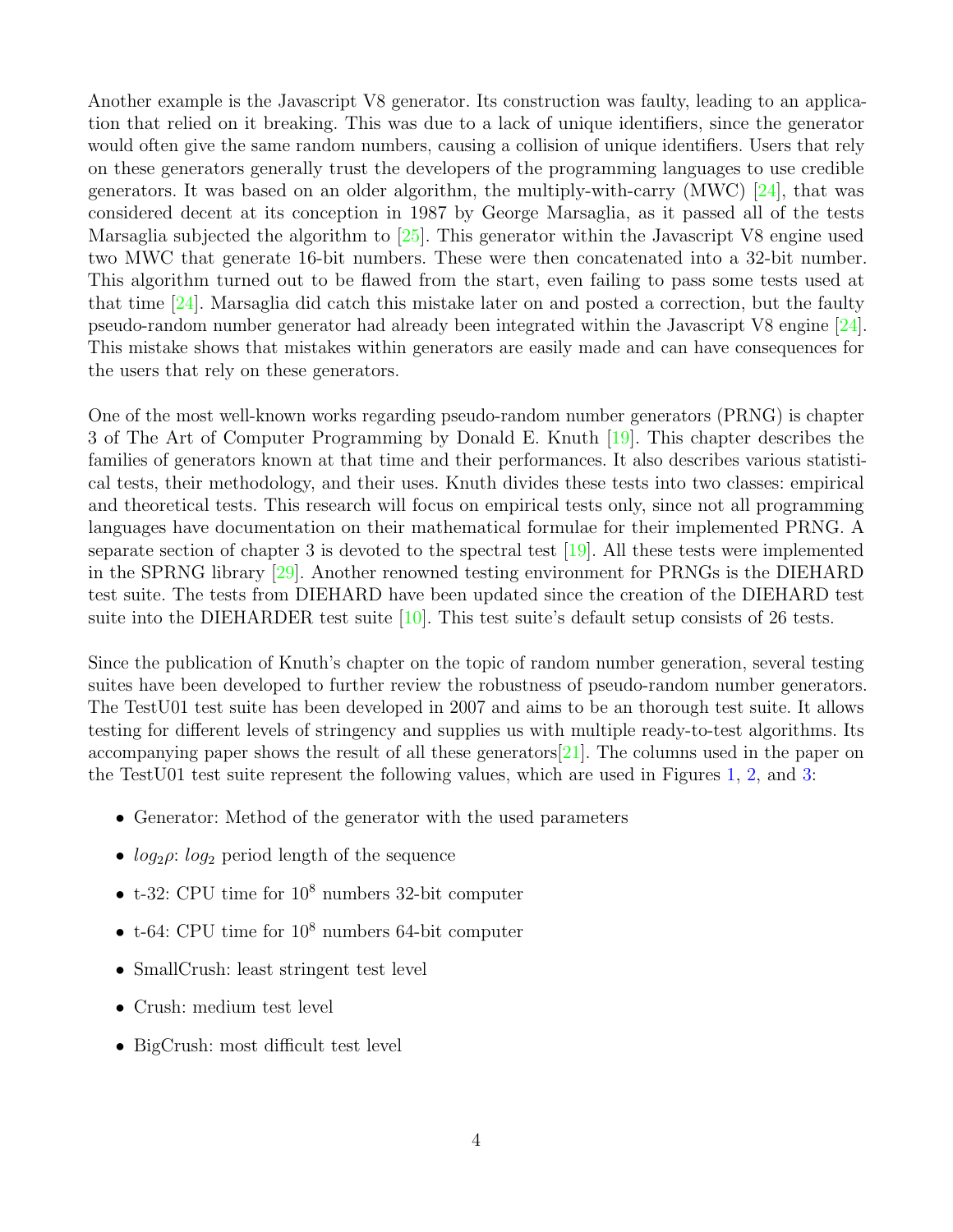Another modern testing suite is the NIST testing environment. This testing suite is developed for cryptographic applications and also provides us with extensive testing. The National Institute of Standards and Technology is an institute from the United States of America, which sets guidelines for a variety of topics. These include infrastructure, cybersecurity, communications, and artificial intelligence (AI). The NIST tests require bitstrings to operate on, while the TestU01 test suite allows us to both operate on numbers in  $U[0, 1]$  and bitstrings. The NIST package consists of 15 tests, which can be divided into different subtests [\[35\]](#page-32-1).

We can divide PRNGs into two categories of usage: regular PRNGs and cryptographically secure PRNGs, also known as CPRNGs. The PRNGs are mainly used for simulation, while a CPRNG is required for cryptography. Both do need to pass statistical tests to be considered robust. Use cases of CPRNGs are:

- Key generation
- Nonce creation
- Password salting

Key generation creates a key that users need to encrypt and decrypt messages to keep the content hidden for adversaries. A nonce is a random number that is used when establishing a line of communication, to avoid a replay attack from adversaries, where an adversary copies the credentials of a user to establish a connection where the server thinks it is the user communicating with them. A salt is random data that is added with a password within a one-way function to encrypt passwords for storage. The difference between a PRNG and a CPRNG is that the CPRNG should pass the next-bit test; when we know the first k bits of a sequence, we should not be able to predict the  $k + 1$  bit within polynomial time [\[45\]](#page-33-0). The second test property that separates CPRNGs from PRNGs is that we cannot reconstruct previously generated numbers, if we find out the state of the CPRNG. This prevents adversaries from reconstructing messages that used numbers before their state was compromised.

While cryptographic applications require a non-deterministic source to be secure, we can still use entropy to seed the pseudo-random number generator. If the seed is truly non-deterministic, PRNGs without major statistical defects tend to be more reliable than their non-deterministic counterparts, while we only have to save the seed instead of all the numbers collected  $[35]$ . One way to do this on Linux systems is to use the time, process id, and the host id to generate different seeds on different devices, even when they use the PRNG at exactly the same time. Another solution would be to use one of the following directories:

### /dev/random /dev/urandom

These directories collect hardware timings data to create entropy. /dev/random will block when the system has not yet acquired enough entropy. The directory /dev/urandom will return data immediately, even when not enough data is collected [\[17\]](#page-31-5).

When we perform empirical tests, all test suites use a similar structure. They perform statistical tests, each test with its own test statistic. We then formulate two hypotheses:  $H_0$  and  $H_a$ . The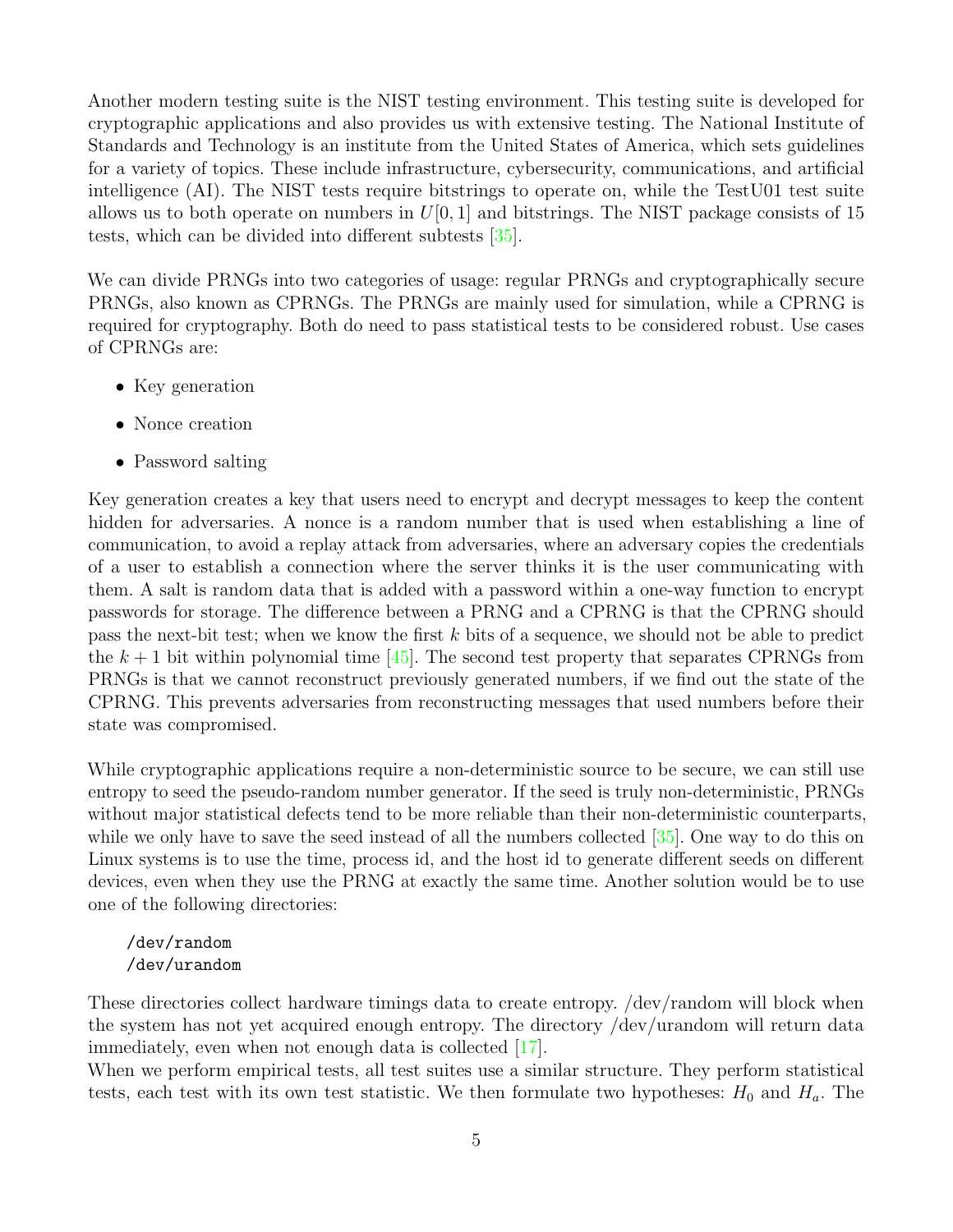hypothesis  $H_0$  states that the observed test statistic matches the expected distribution. We can then compute a p-value, with which we can reject  $H_0$  if required.  $H_a$  defines that the test statistic follows any other distribution than expected with  $H_0$  [\[21\]](#page-31-4).

# <span id="page-8-0"></span>3 Families of pseudo-random number generators

Several methods to generate sequences with uniform distribution have been developed over the years. Most of these methods use similar techniques and can be grouped into families. In this section, we will look at several families of pseudo-random number generators. We will describe their methodology, parameters, and corresponding properties.

### <span id="page-8-1"></span>3.1 Linear congruential method

One of the earliest methods is the linear congruential method (LCG). Generators based on this method produce a sequence based on its seed and a recurrence relation. For generating a new number in the sequence, we use the following formula:  $X_{n+1} = (a \cdot X_n + c) \mod m$ , where parameters and variables are defined as follows [\[19\]](#page-31-1):

- $X_{n+1}$ : the next number in the sequence
- $a:$  the multiplier
- $X_n$ : the current number in the sequence
- $c$  : the increment
- $m$ : the modulus

Appropriate values need to be selected for  $a, c, m$  for the PRNG to function properly. When selecting a proper modulus  $m$ , this value needs to be large, since  $m$  directly relates to the theoretical maximum period, which is m. However, making m too large will lead to a slow computation of  $X_{n+1}$ . Especially when generating numbers fast and in large amounts, balancing is required to not let m become too large.

A good value for a is also required for the generator to function properly. A proper selection for a allows the generator to reach the theoretical maximum period length  $m$ . Though this is desirable, this is not the only requirement for a proper multiplier. To provide an example, in the case  $a = c = 1$ , we would reach the maximum period length, but it would be an incremental sequence. This would not be valid for a PRNG, since a proper PRNG requires a degree of unpredictability within the sequence. Knuth states a theorem that stipulates when this method will achieve maximum period length m.

**Theorem 1 Theorem of maximum length** [\[19\]](#page-31-1) The linear congruential sequence defined by  $m, a, c, and X_0$  has period length m if and only if

• c is relatively prime to m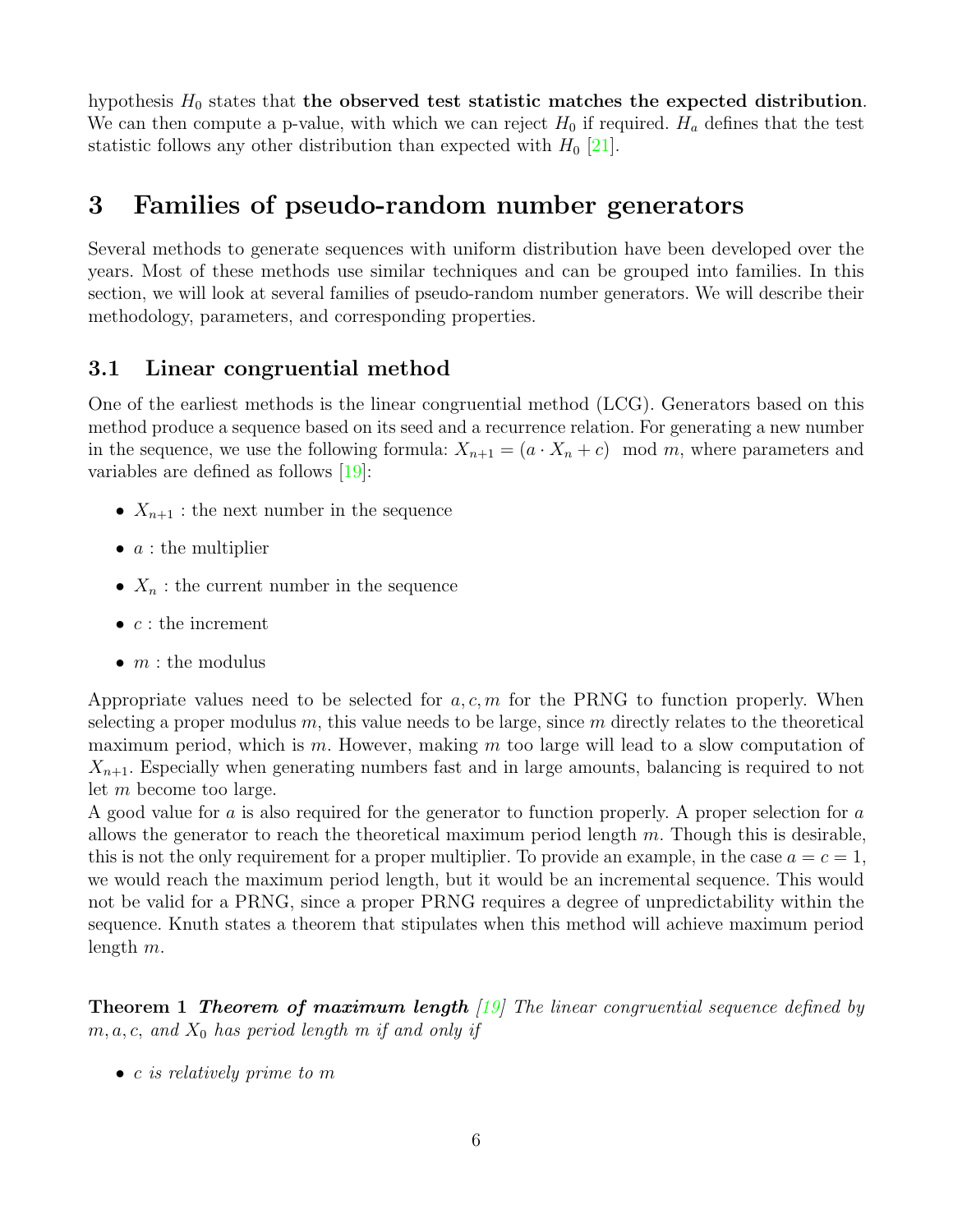- $b = a 1$  is a multiple of p, for every prime p dividing m
- $\bullet$  b is a multiple of 4, if m is a multiple of 4.

Its simplicity also comes with some drawbacks. As we can see in Table [1,](#page-9-1) its performance is not good. Without a proper selection of the aforementioned parameters, it fails some of the lenient tests within the TestU01 test suite. It needs substantial big values for a and  $m$  to perform well, in the order of  $2^{31}$  and  $2^{61}$  respectively, as the pattern within a sequence generated by a LCG is quite easily distinguishable. The increment  $c$  could be set to 0, which is called the multiplicative congruential method, where the next number of the sequence is directly related to its predecessor. A linear congruential generator fails particularly often on the m-spacing tests, as described in section [5.1.1,](#page-13-1) when its choice for a and m are suboptimal.

| Generator                              | $\log_2 \rho$ | $t-32$ | $t-64$ | SmallCrush     |     | Crush          |     |    | BigCrush |
|----------------------------------------|---------------|--------|--------|----------------|-----|----------------|-----|----|----------|
| $LCG(2^{24}, 16598013, 12820163)$      | 24            | 3.9    | 0.66   | 14             |     |                |     |    |          |
| $LCG(2^{31}, 65539, 0)$                | 29            | 3.3    | 0.65   | 14             |     | 125            | (6) |    |          |
| $LCG(2^{32}, 69069, 1)$                | 32            | 3.2    | 0.67   | 11             | (2) | 106            | (2) |    |          |
| $LCG(2^{32}, 1099087573, 0)$           | 30            | 3.2    | 0.66   | 13             |     | 110            | (4) |    |          |
| $LCG(2^{46}, 5^{13}, 0)$               | 44            | 4.2    | 0.75   | 5              |     | 38             | (2) |    |          |
| $LCG(2^{48}, 25214903917, 11)$         | 48            | 4.1    | 0.65   | $\overline{4}$ |     | 21             | (1) |    |          |
| $LCG(2^{48}, 5^{19}, 0)$               | 46            | 4.1    | 0.65   | $\overline{4}$ |     | 21             | (2) |    |          |
| $\rm LCG(2^{48},$ 33952834046453, 0)   | 46            | 4.1    | 0.66   | 5              |     | 24             | (5) |    |          |
| $LCG(2^{48}, 44485709377909, 0)$       | 46            | 4.1    | 0.65   | 5              |     | 24             | (5) |    |          |
| $LCG(2^{59}, 13^{13}, 0)$              | 57            | 4.2    | 0.76   | 1              |     | 10             | (1) | 17 | (5)      |
| $LCG(2^{63}, 5^{19}, 1)$               | 63            | 4.2    | 0.75   |                |     | $\overline{5}$ |     | 8  |          |
| $LCG(2^{63}, 9219741426499971445, 1)$  | 63            | 4.2    | 0.75   |                |     | 5              | (1) | 7  | (2)      |
| $LCG(2^{31}-1, 16807, 0)$              | 31            | 3.8    | 3.6    | 3              |     | 42             | (9) |    |          |
| LCG $(2^{31} - 1, 2^{15} - 2^{10}, 0)$ | 31            | 3.8    | 1.7    | 8              |     | 59             | (7) |    |          |
| $LCG(2^{31}-1, 397204094, 0)$          | 31            | 19.0   | 4.0    | $\overline{2}$ |     | 38             | (4) |    |          |
| $LCG(2^{31}-1, 742938285, 0)$          | 31            | 19.0   | 4.0    | $\overline{2}$ |     | 42             | (5) |    |          |
| $LCG(2^{31}-1, 950706376, 0)$          | 31            | 20.0   | 4.0    | $\overline{2}$ |     | 42             | (4) |    |          |
| $LCG(10^{12}-11, 427419669081, 0)$     | 39.9          | 87.0   | 25.0   | $\mathbf{1}$   |     | 22             | (2) | 34 | (1)      |
| LCG $(2^{61} - 1, 2^{30} - 2^{19}, 0)$ | 61            | 71.0   | 4.2    |                |     | 1              | (4) | 3  | (1)      |

<span id="page-9-1"></span>Table 1: Performance of LCG within TestU01 test suite [\[21\]](#page-31-4) LCG(m, a, c), where SmallCrush, Crush, and Bigcrush represent failures within a test suite.

### <span id="page-9-0"></span>3.2 Lagged-Fibonacci generator

Instead of relying on just the previous number of the sequence for generating the next number, we can also rely on multiple previous numbers, which we can combine with any two parameter operation (XOR, addition, substraction, multiplication, division). This family of generators are called the lagged-Fibonacci generators. One form is the additive lagged-Fibonacci PRNG [\[28\]](#page-31-6):  $X_n = (x_{n-k} + x_{n-l}) \mod m$ , with  $l > k$ .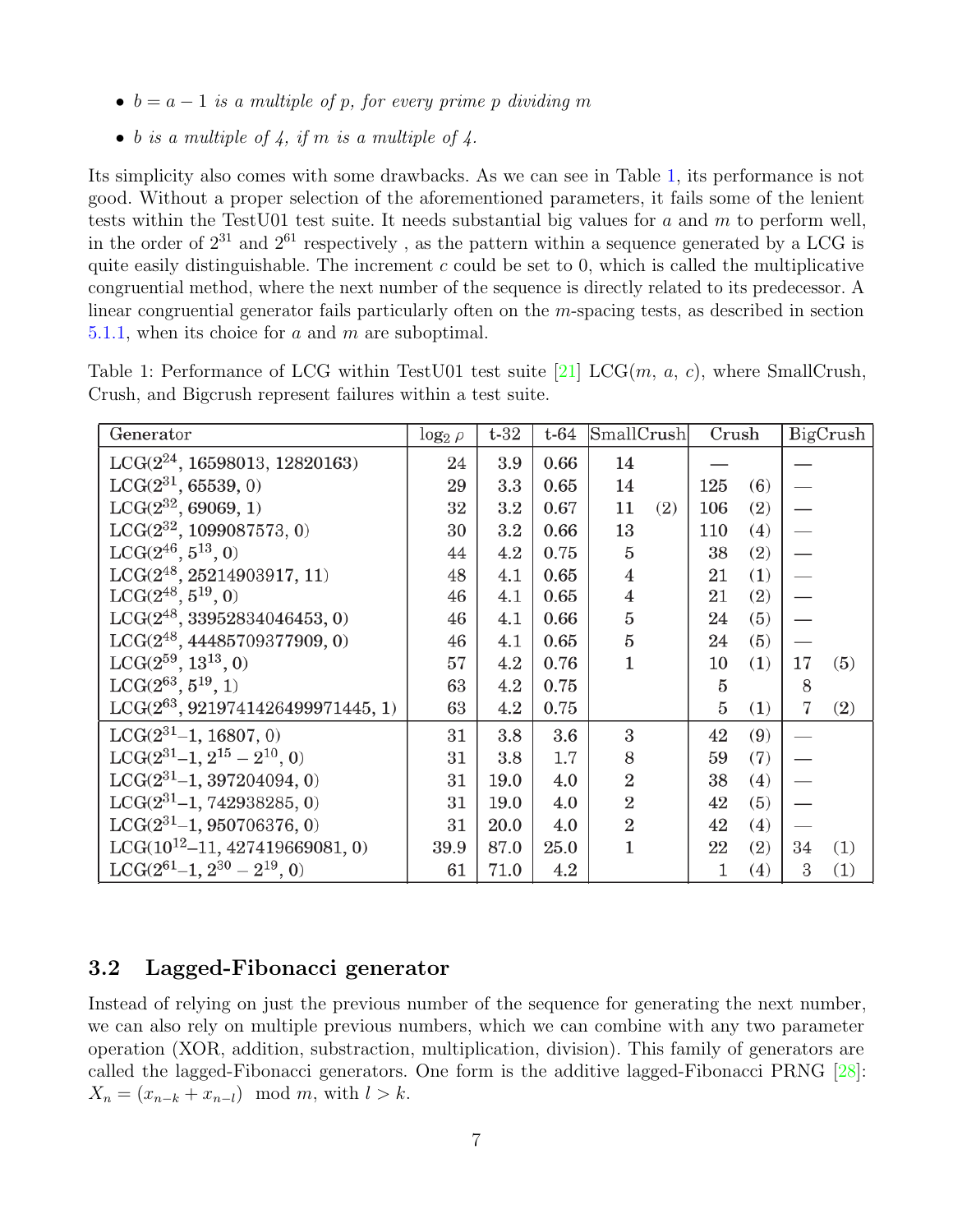When k and l are chosen carefully, the period length can be extended beyond the period length of the linear congruential method, to  $2^k - 1$  with  $m = 2$ . It can guarantee the maximum period, if the polynomial  $y = x_k + x_l + 1$  is primitive over the integers mod 2 [\[19\]](#page-31-1). A strong benefit of this method of generator is that it does not rely on multiplication. This accelerates the generator significantly. It also allows for a longer period than the method in section [3.1.](#page-8-1) These type of generators have been known to have statistical deficiencies, since they are based on two previous values. This leads to direct correlation based on l and k [\[47\]](#page-33-1). Operations other than addition can also be used. The subtraction variant is known as the substract-with-carry generator, introduced by Marsaglia and Zaman [\[27\]](#page-31-0). Substract-with-carry works with this formula:  $X_n = (x_{n-k} - x_{n-l} - c(n-1))$ mod m,  $l > k$ , where we define  $c(n) = 1$  if  $(x_{n-k} - x_{n-l} - c(n-1)) < 0$ , and  $c(n) = 0$  otherwise.

In the TestU01 test suite, this family of generators performs better than the LCG, especially when using the multiplicative variant of the lagged-Fibonacci generator (LFib), as can be seen in Table [2.](#page-10-1)

<span id="page-10-1"></span>Table 2: Performance of LFib within TestU01 test suite [\[21\]](#page-31-4) LFib $(m, k, l,$  operand), where SmallCrush, Crush, and Bigcrush represent failures within a test suite.

| Generator                     | $log_2$ $\rho$ | $t-32$ |         | $t-64$ SmallCrush | Crush          | BigCrush       |
|-------------------------------|----------------|--------|---------|-------------------|----------------|----------------|
| $LFib(2^{31}, 55, 24, +)$     | 85             | 3.8    | 1.1     | 2                 | 9              | (5)<br>14      |
| LFib $(2^{31}, 55, 24, -)$    | 85             | 3.9    | $1.5\,$ | 2                 | 11             | 19             |
| $LFib(2^{48}, 607, 273, +)$   | 638            | 2.4    | 1.4     |                   | $\overline{2}$ | $\overline{2}$ |
| LFib $(2^{64}, 17, 5, *)$     | 78             |        |         |                   |                |                |
| $LFib(2^{64}, 55, 24, *)$     | 116            |        | 1.0     |                   |                |                |
| LFib $(2^{64}, 607, 273, *)$  | 668            |        | 0.9     |                   |                |                |
| LFib $(2^{64}, 1279, 861, *)$ | 1340           |        | 0.9     |                   |                |                |

### <span id="page-10-0"></span>3.3 Feedback shift register

A linear feedback shift register (LFSR) uses a linear recurrence in following form:

 $X_n = (a_1X_{n-1} + a_2X_{n-2} + \ldots + a_kX_{n-k}) \mod m$  [\[20\]](#page-31-7).

When m is a prime p, we can find a set of multipliers  $a_1, \ldots, a_k$ , which allows a maximum period while having proper statistical randomness. The period of this sequence would equal  $p<sup>k</sup> - 1$ . We always set  $a_k$  equal to 1, and all the other multipliers are either 0 or 1.

Instead of using addition, we can use a multitude of arithmetic operations. This includes an exclusive OR (XOR), subtraction, or multiplication operation. The XOR operation is most popular, as it is easy to implement in hardware and this operation is faster than other operations, such as multiplication. The period of generators using this method is limited, having a period of  $2^{32} - 1$  for a 32-bit word, and a period of  $2^{64} - 1$  for a 64-bit word [\[26\]](#page-31-8). It is resilient to all DIEHARD tests, but does fail in some situations within TestU01 [\[22\]](#page-31-9). The XORshift algorithm has been edited in 2019 by David Blackman and Sebastiona Vigna into the xoshiro256+ generator, having mitigated the flaws of the XORshift by adding a scrambler to the computation, removing some of its linear artifacts. A scrambler is a nonlinear function, which allows us to remove linear artifacts that can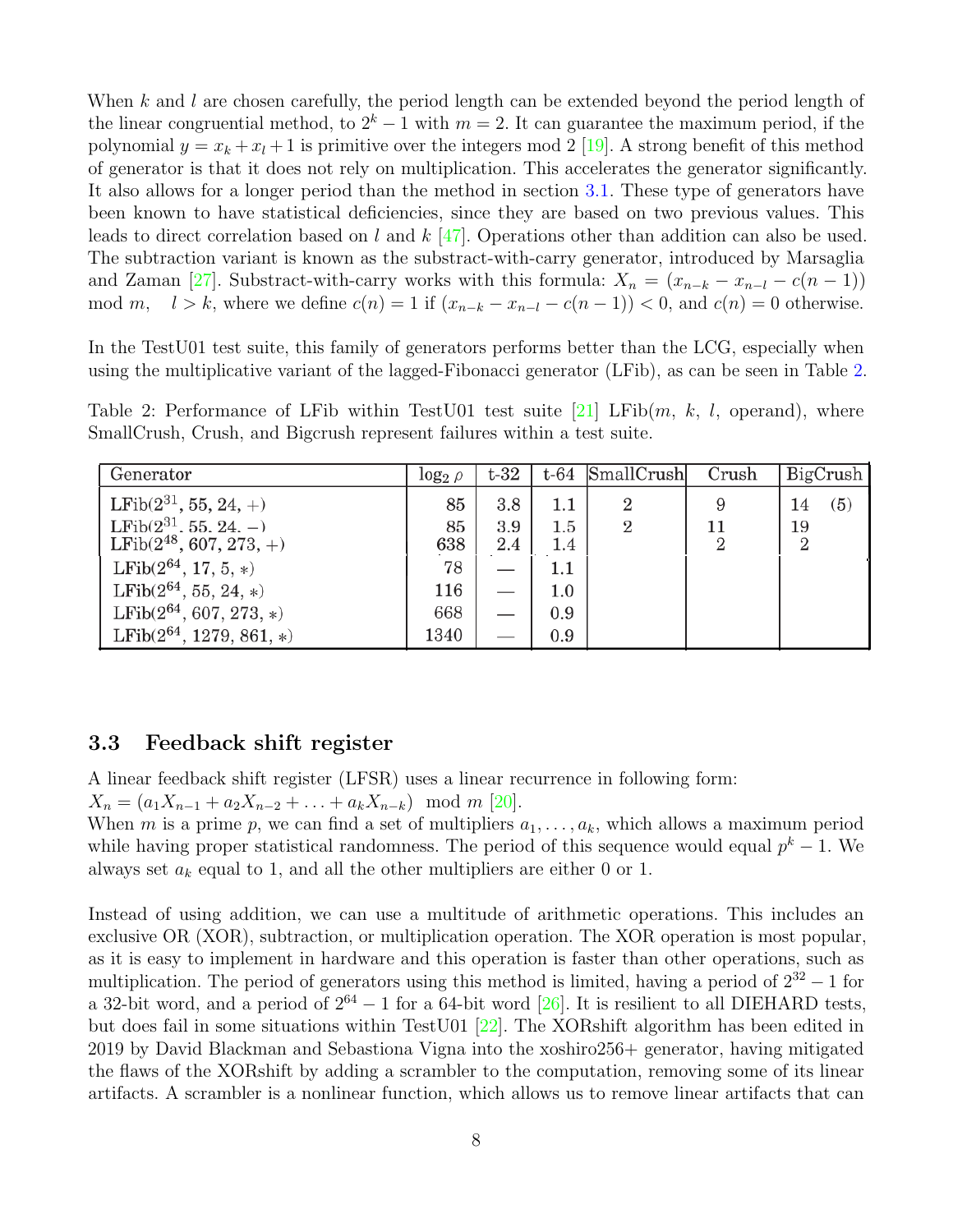be found when using the XORshift algorithm [\[9\]](#page-30-4). There are multiple variations for a scrambler, which may include a sum, multiplication or rotation, or a combination of these. This allows it to pass all of the most stringiest tests within TestU01 [\[9\]](#page-30-4).

In Table [3](#page-11-1) , we can see the result for the linear feedback shift register (LFSR), as well as the general feedback shift register (GFSR), which is a variation of the LFSR, that uses the XOR operation instead of addition.

<span id="page-11-1"></span>Table 3: Performance of LFSR and within Test U01 test suite [\[21\]](#page-31-4) LFSR, GFSR $(m, a)$ , where SmallCrush, Crush, and Bigcrush represent failures within a test suite.

| Generator      | $log_2 \rho$ | $t-32$ | t-64    | SmallCrush | Crush | BigCrush                |
|----------------|--------------|--------|---------|------------|-------|-------------------------|
| GFSR(250, 103) | 250          | 3.6    | 0.9     |            |       | $\left( 4\right)$<br>14 |
| GFSR(521, 32)  | 521          | 3.2    | 0.8     |            |       | 8                       |
| GFSR(607, 273) | 607          | 4.0    | $1.0\,$ |            | O     | 8                       |
| LFSR113        | 113          | 4.0    | $1.0\,$ |            |       | 6                       |
| LFSR258        | 258          | 6.0    | $1.2\,$ |            |       | 6                       |

### <span id="page-11-0"></span>3.4 Mersenne Twister

The Mersenne Twister (MT) is a variant on feedback shift register PRNG. It is widely adopted, used in Python, R and PHP. While it is slightly more memory intensive than its competitors, it has a uniquely long period:  $2^{199337} - 1$ . We generate n bit vectors. For a new number, we generate a combination of a bit vector and its next bit vectors, via two bitmasks. So we get the higher bit of vector  $x_1$  and the lower bits of vector  $x_2$ . We then multiply this new vector with a matrix A. Then, we add another bit vector to this equation,  $x_{1+m}$ , for some m chosen as a parameter. This developed bit vector will be the next in the sequence, which we can repeat for new required numbers. When selecting a matrix for A that contains only ones and zero, the result can be computed using bit-shifts [\[31\]](#page-32-2).

The Mersenne Twister has some drawbacks, as can be seen in Table [4.](#page-11-2) It fails some tests with TestU01 and its initial state can stay non-random for a long time [\[36\]](#page-32-3). The generated output by the generator does not pass randomness tests for some time while its in this non-random initial state. It can also generate almost identical sequences with different seeds, which can be problematic within some problem instances where we want these sequences to differ.

<span id="page-11-2"></span>Table 4: Performance of MT and within TestU01 test suite [\[21\]](#page-31-4) where SmallCrush, Crush, and Bigcrush represent failures within a test suite

| :ator             | $log_{2}$ | າດ<br>∟−ບ∠    | $\sqrt{2}$<br>-64      | 11 <sub>0</sub><br>הו<br>`mallt.<br>ʻrushi | rush | $\sim$<br>$\mathbf{\mathbf{\mathbf{\mathbf{u}}}}$<br>510' |
|-------------------|-----------|---------------|------------------------|--------------------------------------------|------|-----------------------------------------------------------|
| 9937<br>$M^{m-1}$ | 19937     | $\sim$<br>4.5 | $\sqrt{2}$<br>ı<br>±.∪ |                                            |      |                                                           |

Some of these problems have been mitigated by SIMD-oriented (single instruction, multiple data) Fast Mersenne Twister, also known as SFMT, which was developed by Mutsuo Saito and Makoto Matsumoto [\[31\]](#page-32-2). This generator relies on modern SIMD architectures. It mitigates some of the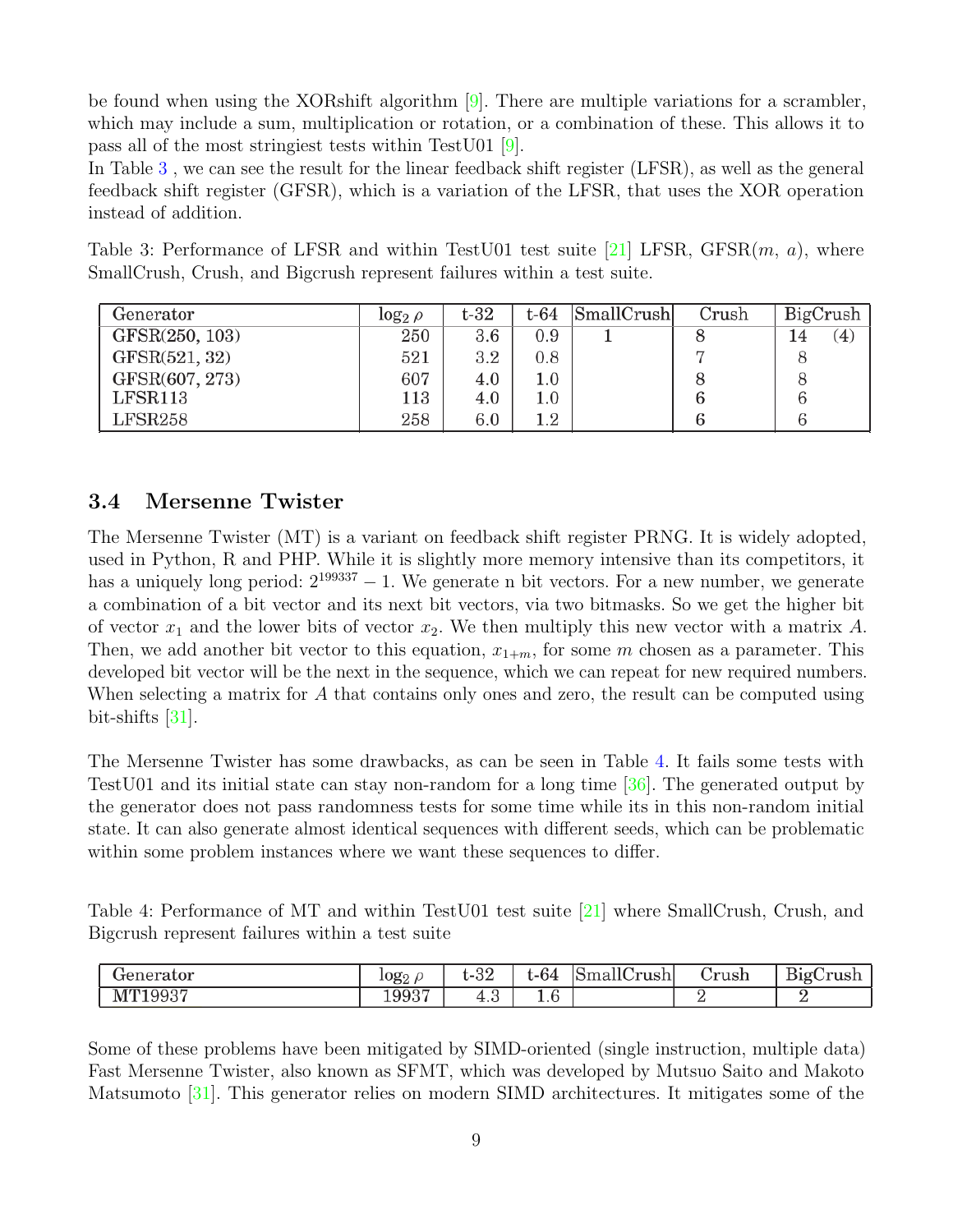drawbacks while keeping the large period length, which is maximized at  $2^{216091} - 1$ . The initial state problems are resolved more quickly than in its predecessor. It is also twice as fast as Mersenne Twister due to its SIMD implementation [\[31\]](#page-32-2).

# <span id="page-12-0"></span>4 Seeds

In this section, we will further research the importance of the seed given to a PRNG. When we initialize a pseudo-random number generator, we have to supply the generator with a seed. A seed is in essence deciding the initial state of a PRNG. This initial value is then used in its formula to generate the next number in the sequence  $X_{n+1}$ . Since we will use different popular languages, each using a different methodology, we will have to decide what is regarded as a fair assignment of seed for each PRNG that we will assess.

There are several ways the seed can be supplied, each with its advantages and drawbacks. One method is allowing the user to supply a number to the generator when it is initialized. This has the benefit that the user can reproduce an experiment with similar parameters, which can be useful in simulations. A drawback to this is that the program is supplied with exactly the same sequence each time it is run, therefore making a new run a copy of a previous run. If the aim of rerunning is to consume a different set of pseudo-random numbers, this would not work. Another option is to use the time. While this eliminates the problem of giving a program the exact same sequence every time, we cannot easily reproduce an experiment. If we require to reproduce an experiment, we need to store the used time for every experiment we run. While this allows for better-initialized seeds, it is not sufficient for large parallel simulations. These will start at around the same time, giving them very similar seeds and therefore making any parallel computation less productive, as the parallel computation activities would be copies of each other, since they get to work on the exact same sequence of numbers. So instead of paralleling, we just repeat an experiment with the same random numbers. A suggested solution for parallel simulation would be to use the time in combination with a process and host ID, to create differences for the seeds needed by the generators  $|17|$ .

Since we want to measure the statistical performance of different PRNGs in popular programming languages, we want to create a level playing field for each generator. Since some generators, like Javascript, do not disclose how their generators are implemented, we cannot apply a universal "good" seed. Therefore, it is best to give each generator a truly random number, which we will generate from the previously mentioned /dev/random. Based on empirical evidence, a PRNG that fails spectacularly with a "bad" seed should not be used, as it will likely underperform on other seeds as well [\[21\]](#page-31-4). This statement is also why the developers of the TestU01 suite recommend running the statistical test suite with  $N = 1$ , meaning we only do one run per test.

# <span id="page-12-1"></span>5 TestU01

The Testu01 test suite is a C library, developed to test different implementations of PRNGs. It allows for both testing real number generation, as well as bit generation. The library is divided into four classes of modules. We can write new generators, write new tests. We can also write new batteries of tests and test families of generators. Since we only want to apply generators to existing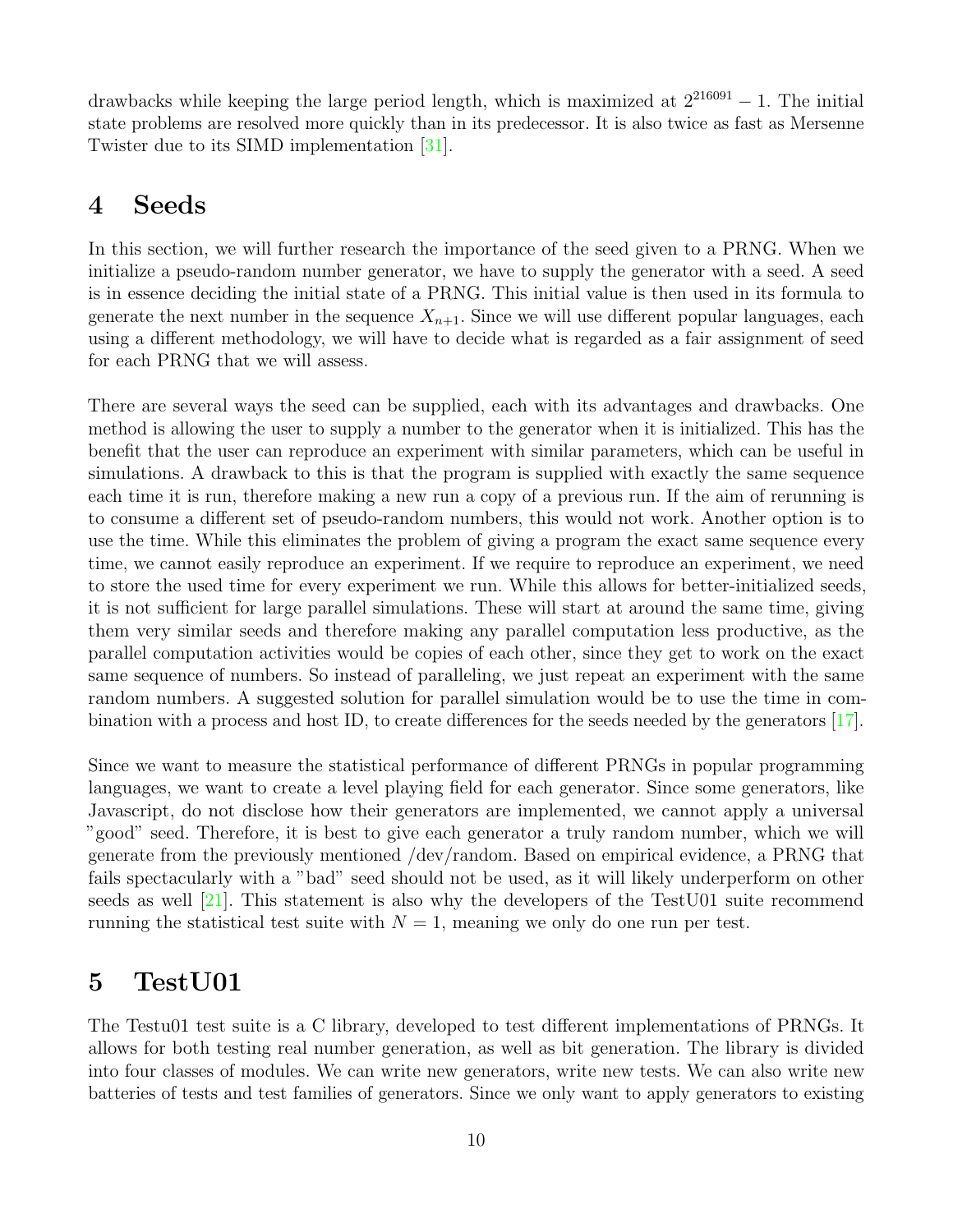tests, we can use the predefined batteries of tests that are already available. The three that are designed by the developers of Testu01 are SmallCrush, Crush, and BigCrush. These take double as their input [\[21\]](#page-31-4). TestU01 allows us to write our own method for generating pseudo-random numbers. Other benchmarks have been used in the past, such as DIEHARD. As a comparison, we run the DIEHARD equivalent via the TestU01 test suite.

### <span id="page-13-0"></span>5.1 Statistical Tests

Table [5](#page-16-2) is a collection of all the tests used in the batteries applied to the different programming languages. Each test is described together with its parameters, as defined in the TestU01 manual [\[22\]](#page-31-9). The order is based on their first usage, starting from the least stringent test battery SmallCrush. To perform statistical tests, we need to define a null hypothesis. When we generate numbers, we expect them to follow a given distribution, symbolized with  $H_0$ . Since we can define an expected distribution, it is also possible to compare the observed distribution to our expected distribution, generating a p-value. Instead of defining a rejection region, we report this p-value. If a PRNG has a structural defect, we will see a more extreme p-value when we increase the sample size of an experiment. The probability that we observe this behavior from a well-structured PRNG, goes down as we request more numbers. The p-value will then approximate 0 or 1 ever more closely. So if we observe  $p < 10^{-10}$  or  $p > 1 - 10^{-10}$ , we can conclude we have found a defect in the generator. For an arbitrary sample size, if we find a p-value that is ambiguous, where  $10^{-10} < p < 10^{-4}$  or  $1-10^{-4} < p < 1-10^{-10}$ , we will name that a suspect p-value. We would need to rerun the test with a bigger sample size compared to the previous test to observe if it approximates  $p = 1$  in this example, or becomes lower. If it does move towards 1, we can conclude we have found a defect in the generator. This is because of excessive uniformity. We would expect some kind of diversion from perfect uniformity. Excessive uniformity will point us to flaws within the PRNG [\[22\]](#page-31-9).

To generate a p-value, we can either use a chi-square, Kolmogorov-Smirnov or Anderson-Darling Test. All three of these are used in the TestU01 test suite. The chi-square test lets us compare our observed values with the expected values. We define our *n* observed values as  $o_1, o_2, o_3, ..., o_n$ , with have corresponding expected values  $e_1, e_2, e_3, ..., e_{1n}$ . We can the compute the chi-square value  $\chi^2 = \frac{(o_1 - e_1)^2}{e_1}$  $\frac{(-e_1)^2}{e_1} + \frac{(o_2-e_2)^2}{e_2}$  $\frac{(-e_2)^2}{e_2}+\frac{(o_3-e_3)^2}{e_3}$  $\frac{(-e_3)^2}{e_3} + \ldots + \frac{(o_n - e_n)^2}{e_n}$  $\frac{-e_n)^2}{e_n}$  [\[39\]](#page-32-4). The  $X^2$  combined with its degrees of freedom, which will be  $df \approx \infty$  for these experiments due to our large sample sizes, will gives us a p-value. The Kolmogorov-Smirnov test, also known as the KS-test, is based on the cumulative distribution function, the CDF. We define the CDF as  $F_X(x) = P(X \leq x)$ . The KS-test is then defined as  $KS_n = \sqrt{n} \sup_x |F_n(x) - F(x)|$  [\[13\]](#page-30-5).

Lastly, we have the Anderson-Darling test (AD). This depends on an ordered sample, and also depends on a CDF. If we find an AD value that is larger than a critical value, we reject our theoretical CDF. The formula that is applied is  $AD = -n - \frac{1}{n}$  $\frac{1}{n}\sum_{i=1}^{n}(2i-1(ln(x_{(i)})+ln(1-(x_{(n+1-i)})))$  [\[13\]](#page-30-5).

### <span id="page-13-1"></span>5.1.1 Tests on a single stream of n numbers

We have multiple tests we can apply on a single stream of numbers. One of these is measuring global uniformity, either by comparing it to the  $U[0, 1]$  distribution or computing the sample mean and variance. It is one of the basic requirements of a generator to have a uniform distribution. Therefore every PRNG should pass these tests. Examples of tests that measure global uniformity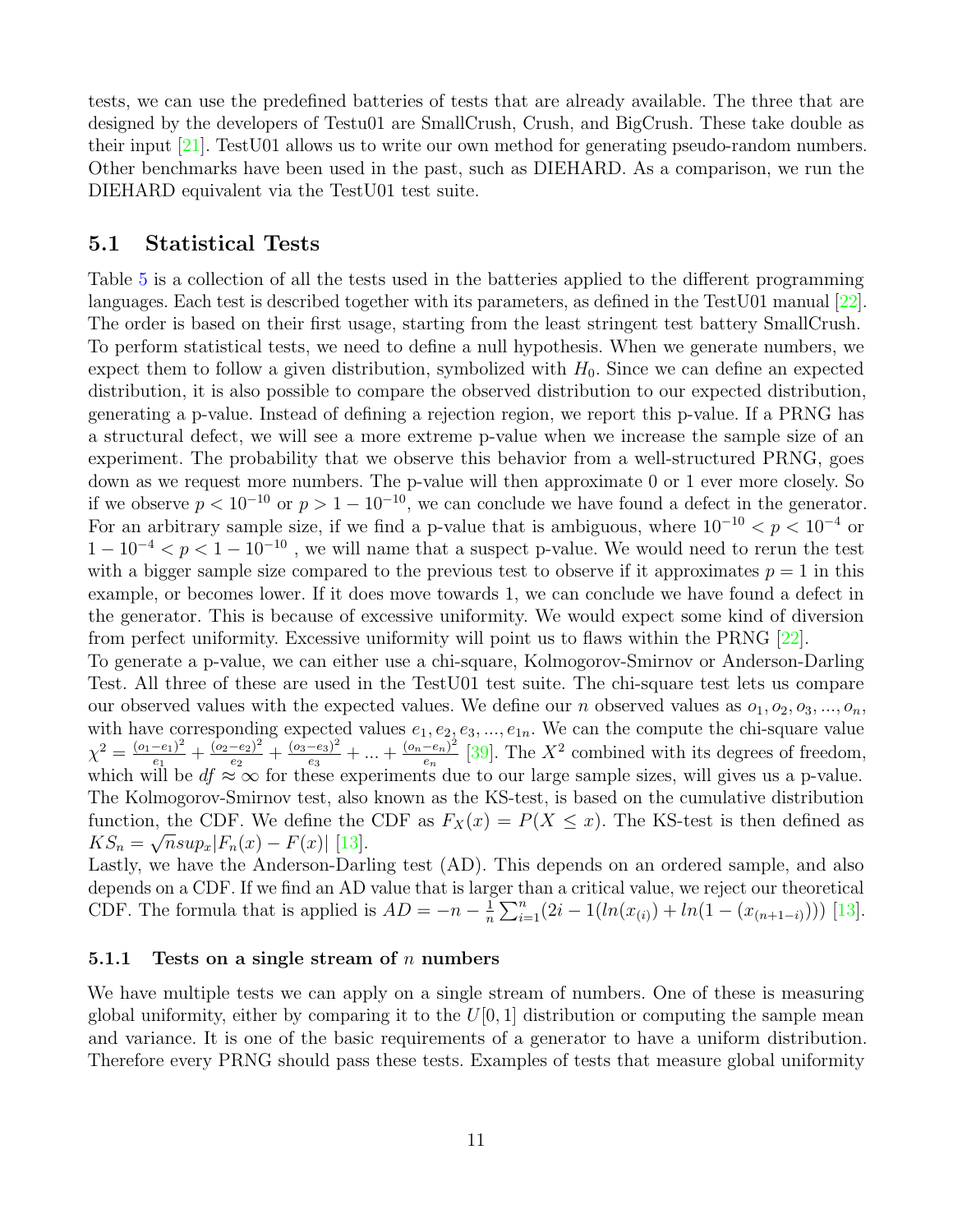are a gap test or the weight distribution test [\[22\]](#page-31-9).

Another way of measuring on a single stream of  $n$  numbers is to check the clustering of the numbers. If we find that subsequences within the stream are more clustered than we would expect them to be, this could pose a problem. We measure this by sorting the stream of numbers and computing the overlapping m-spacings. So if we want to check for clusters of 3, we can compute the overlapping 3-spacings [\[22\]](#page-31-9).

We can also compute run and gap tests. These tests detect local patterns within the stream. In the gap test, we define a subset of  $U[0, 1]$ , where we check how many numbers are between two numbers that are in the subset. We can compare the distribution of the length of each gap between visiting the subset. The run test checks the length of sequences, where each number is bigger than its predecessor. We compare the distribution of these lengths and check if they cluster [\[22\]](#page-31-9).

#### <span id="page-14-0"></span>5.1.2 Tests based on n subsequences of length  $t$

We can also group a subsequence of numbers into a vector of length  $t$ , which are non-overlapping vectors. An example of such vector creation can be found in Figure [2.](#page-14-1) We can then form a hypercube of t dimensions, which we can arbitrarily divide into pieces. We can check if these vectors fall into these pieces, also known as cells, as we would expect from a PRNG. We would expect all vectors to fall into a multinomial distribution. We can measure the distance between expected and found values and define tests based on these distances. The simplest form is the serial test, which divides the hypercube into pieces of equal volume. We can also measure the number of vectors that fall into a piece, the number of pieces that have at least b points in them, and the number of collisions within a cell [\[22\]](#page-31-9).

<span id="page-14-1"></span>

|                               | Generated numbers, $n = 6$ , $t = 3$ |
|-------------------------------|--------------------------------------|
| 0.45 0.55 0.31 0.62 0.01 0.89 |                                      |
| v1                            | v2                                   |

Instead of creating vectors with exclusive values per vector, we can also let vectors share numbers. An example can be found in Figure [3.](#page-15-3) This gives us more vectors for fewer calls to the generator. A test that implements this is the Collision Over test, which can do this for arbitrary  $t$ [\[22\]](#page-31-9).

Figure 2: Dividing a stream of  $n$  numbers into vectors of length  $t$ .

> We can also divide the hypercube into different cells. We can also find out which division of the hypercube would

allow us to order the vectors generated. This would be useful for PRNGs that perform ordering randomization, such as card games or gambling machines. The poker test is one of the implementations of this idea, as well as the collision and permutation collision test [\[22\]](#page-31-9).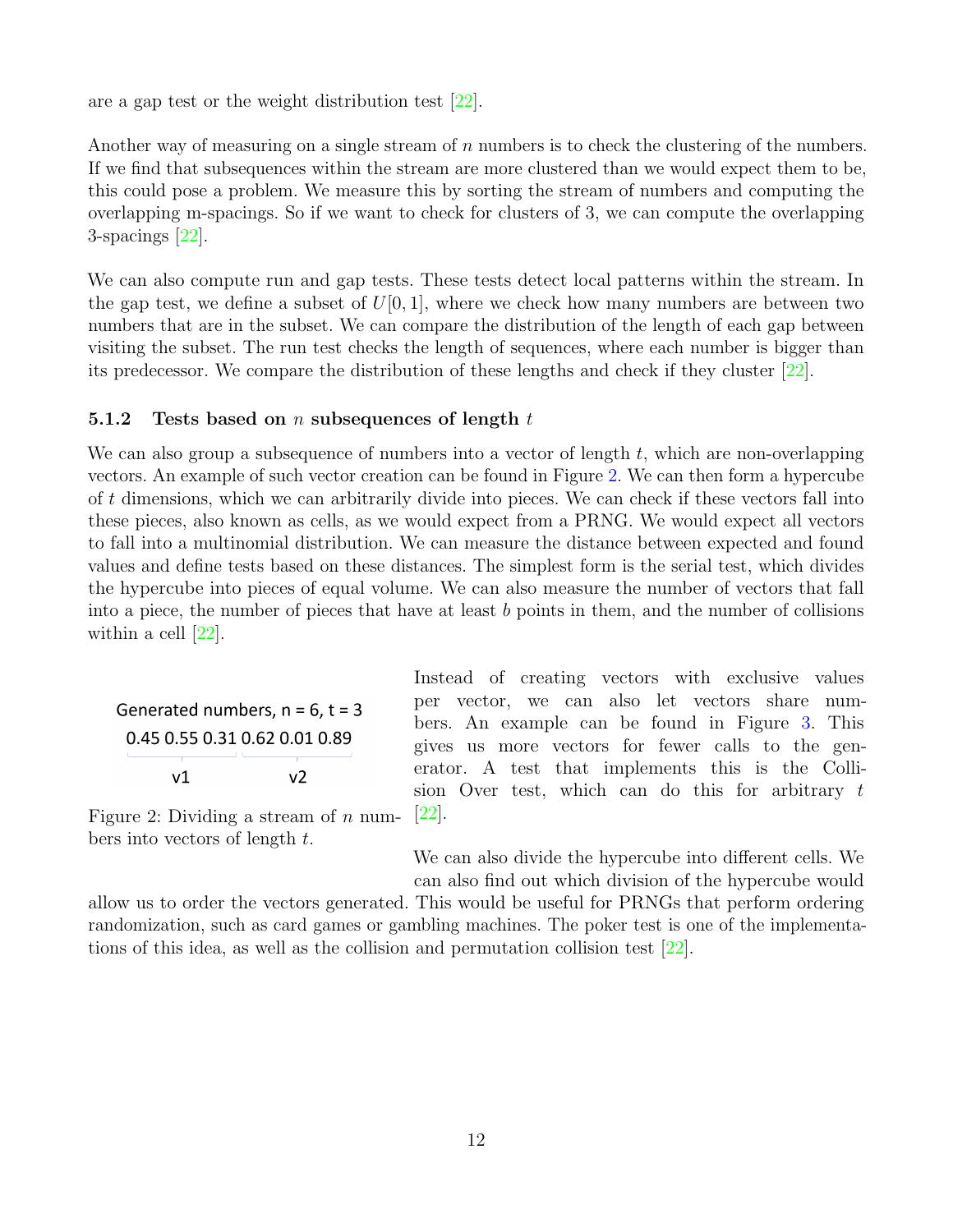<span id="page-15-3"></span>

Instead of counting occurrences on all cells, can also focus on one cell only. This allows us to detect flaws in great detail. We can also check for time gaps between a visit to a cell. A visit to a cell means a generator gave us a vector that falls within this cell. A special example is the birthday spacing test. Here we sort the cells in increasing order, and compute the collisions between a cell and its predecessor. This catches PRNGs that have regularly spaced their outputs [\[22\]](#page-31-9).

Figure 3: Dividing a stream of  $n$  numbers into vectors of length  $t$  with overlap

#### <span id="page-15-0"></span>5.1.3 Close pairs of points in space

In tests implementing this idea, we still create vectors and place them into the hypercube, but we do not divide the hypercube into cells. We instead measure the distances between the points. Since points on opposite sides of the hypercube are also close, we transform the hypercube into a torus, which eliminates the edge boundaries, making the comparisons easier. We can either directly test the spacing, or perform a two-level test. In the latter case, we can apply an AD test to the p-values found at the first-level test, or check the uniformity of the closeness of points [\[22\]](#page-31-9).

#### <span id="page-15-1"></span>5.1.4 Subsequences of random length

Lastly, we can also keep requesting numbers until an event happens. For example, the coupon collector's test creates a hypercube and uses vectors of generated numbers. We then split this hypercube into pieces of equal size and count how many numbers must be generated to have a number for each piece in the hypercube. We can then compare the number of numbers we had to generate to an expected frequency [\[22\]](#page-31-9).

### <span id="page-15-2"></span>5.2 Test suites

All the tests described in Section [5.1](#page-13-0) are divided into multiple test suites. An overview can be found in Table [5.](#page-16-2) The TestU01 library allows us to call on test battery, where a battery of tests is defined. For numbers within the range  $U[0, 1]$ , we can use the Crush test battery. There are three Crush test batteries, each with different intensity. The SmallCrush is the least stringent of the Crush test battery. It is comprised of 10 statistical tests, yielding 15 p-values. If a generator passes this test battery adequately, we can apply a more intense test battery, the Crush test battery. This test battery is comprised of 96 tests, yielding 144 p-values. If the generator still passes most of these tests, it can move on to the BigCrush test battery. This is the most encompassing test battery, having 106 tests and generating 160 p-values [\[22\]](#page-31-9). Lastly, we have an implementation of the DIEHARD test battery. This test battery is less stringent than the Crush test battery, but was considered a benchmark test battery before the TestU01 library.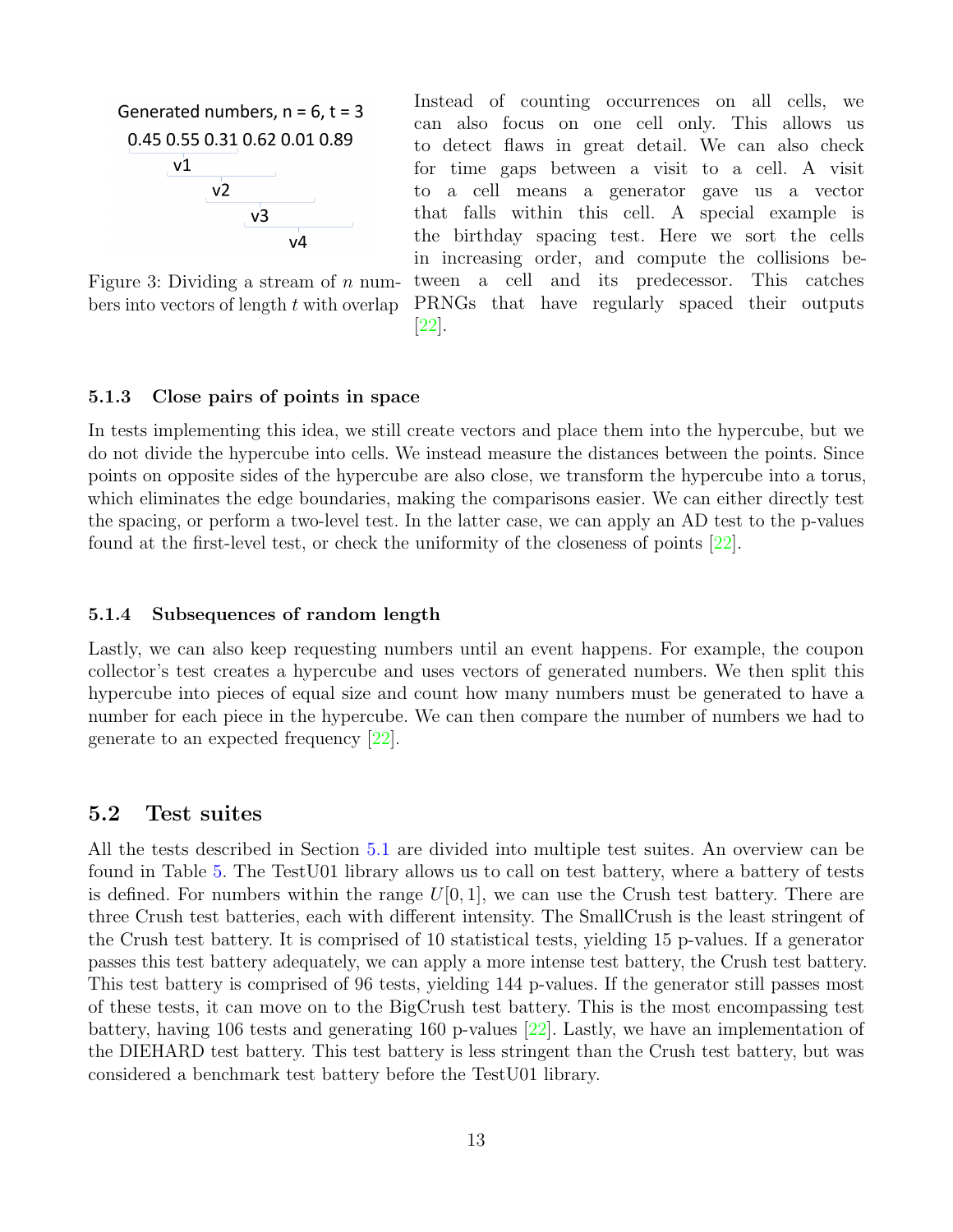<span id="page-16-2"></span>

| <b>Test</b>                 | Section | SmallCrush   | Crush          | BigCrush       | <b>DIEHARD</b> |
|-----------------------------|---------|--------------|----------------|----------------|----------------|
| <b>Birthday Spacings</b>    | 5.1.3   | $\mathbf{1}$ | $\overline{7}$ | 9              | 10             |
| Collision                   | 5.1.3   | $\mathbf{1}$ |                |                |                |
| Gap                         | 5.1.1   | $\mathbf 1$  | $\overline{4}$ | $\overline{4}$ |                |
| Poker                       | 5.1.2   | $\mathbf 1$  | $\overline{4}$ | $\overline{4}$ |                |
| Coupon Collector            | 5.1.4   | $\mathbf{1}$ | $\overline{4}$ | $\overline{4}$ |                |
| Max of T                    | 5.1.2   | $\mathbf 1$  | $\overline{4}$ | $\overline{4}$ |                |
| Weight Distribution         | 5.1.1   | $\mathbf{1}$ | $\overline{4}$ | 6              |                |
| Matrix Rank                 | 5.1.1   | $\mathbf 1$  | 6              | 6              | $\mathbf{1}$   |
| Hamming Independence        | 5.1.1   | $\mathbf{1}$ | 6              | 6              | $\mathbf{1}$   |
| Random Walk                 | 5.1.1   | $\mathbf{1}$ | 6              | $\,6$          |                |
| Serial Over                 | 5.1.3   |              | $\overline{2}$ | $\overline{2}$ |                |
| Collision Over              | 5.1.3   |              | 8              | 10             | 79             |
| Close Pairs                 | 5.1.3   |              | $\overline{4}$ | $\overline{4}$ | $\overline{2}$ |
| Close Pairs Bit Match       | 5.1.3   |              | $\overline{2}$ |                |                |
| Multinomial Bits Over       | 5.1.3   |              |                |                | $\mathbf{1}$   |
| Run                         | 5.1.1   |              | $\overline{2}$ | $\overline{2}$ | $\mathbf{1}$   |
| Permutation                 | 5.1.2   |              | $\overline{2}$ | $\overline{4}$ |                |
| Collision Permutation       | 5.1.3   |              | $\overline{2}$ | $\overline{2}$ |                |
| Sample Products             | 5.1.2   |              | $\overline{2}$ | 3              |                |
| Sample Mean                 | 5.1.2   |              | $\mathbf{1}$   | $\overline{2}$ |                |
| Sample Correlation          | 5.1.2   |              | 1              | $\overline{2}$ |                |
| Appearance Spacing          | 5.1.2   |              | $\overline{2}$ | $\overline{2}$ |                |
| Sum Collector               | 5.1.1   |              | $\mathbf 1$    | $\mathbf{1}$   |                |
| Savir                       | 5.1.1   |              | 1              | $\mathbf{1}$   | $\mathbf{1}$   |
| Greatest common denominator | 5.1.2   |              | $\overline{2}$ | 1              |                |
| Linear Complexity           | 5.1.1   |              | 1              | $\overline{2}$ |                |
| Lempel Ziv                  | 5.1.1   |              | $\mathbf 1$    | $\overline{2}$ |                |
| Fourier                     | 5.1.1   |              | $\overline{2}$ | $\sqrt{2}$     |                |
| Longest Head Run            | 5.1.1   |              | $\overline{2}$ | $\overline{2}$ |                |
| Periods in Strings          | 5.1.1   |              | $\overline{2}$ | $\overline{2}$ |                |
| Hamming Weight              | 5.1.1   |              | $\overline{2}$ | $\overline{2}$ |                |
| Hamming Correlation         | 5.1.1   |              | 3              | 3              |                |
| Auto Correlation            | 5.1.1   |              | $\overline{4}$ | $\overline{4}$ |                |

Table 5: Statistical Test and how often it is featured in a test battery.

# <span id="page-16-0"></span>6 Experiments

# <span id="page-16-1"></span>6.1 Approach

Since we want to test a plethora of programming languages, we need a way to transfer the generated numbers from the programming languages to the TestU01 C library, to allow us to compute the p-values required for our research on the generators. While this could be done via plain text files,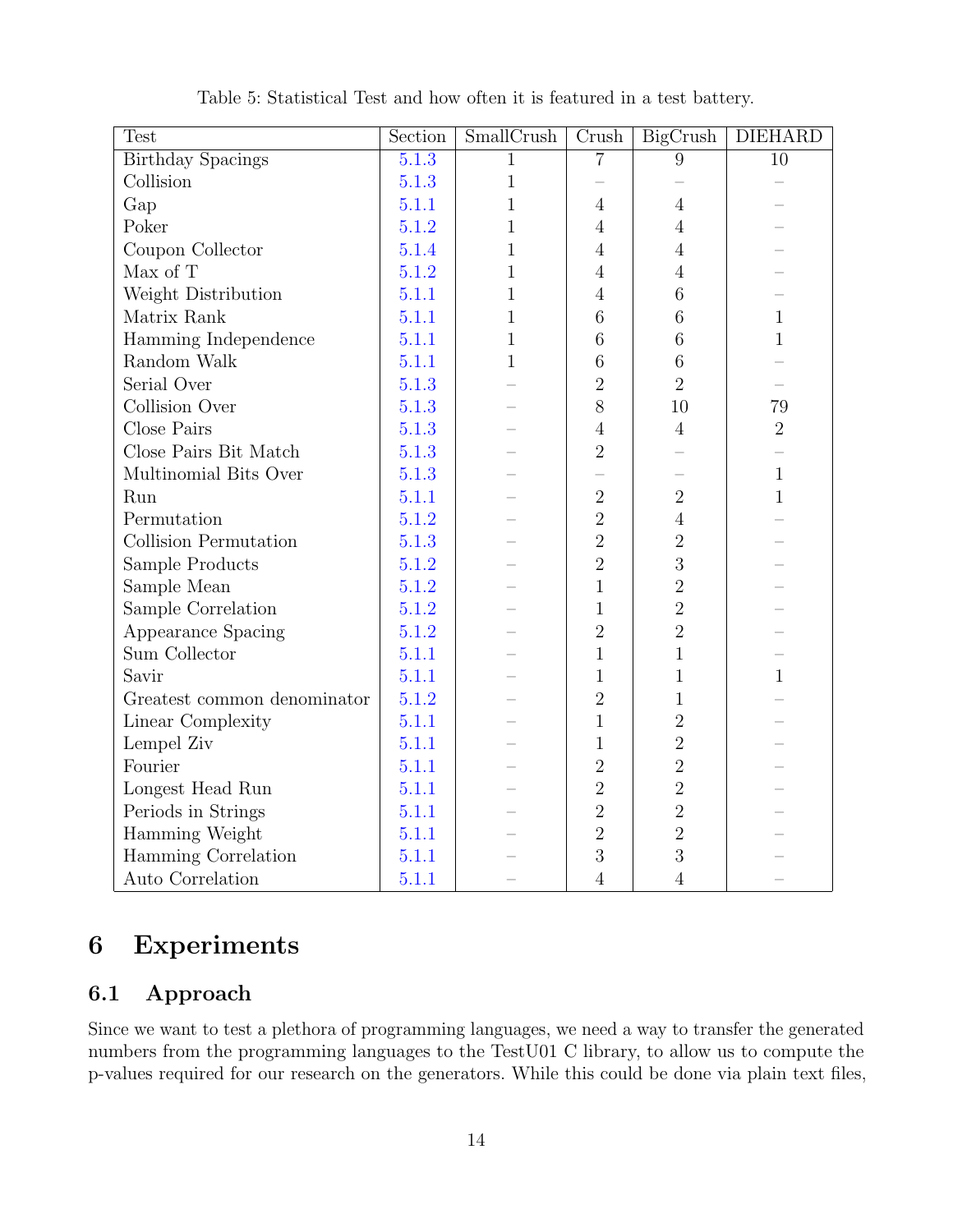the number of required numbers is substantial: up to  $2^{38}$  numbers are consumed by the BigCrush test suite. An improved solution for connecting the test suite to a generator of another programming language would be to use pipes. This allows us to connect the stdin of TestU01 to the stdout of another program. The language to test can continuously write a new number of its sequence to the stdout. As this method allows us to flexibly connect generators, this will be the approach we take.

To test a programming language's generator, we need to connect it to the TestU01 library. As mentioned before, we will use pipes to direct the output to the library. We will send a string representation from the programming language to the library using one pipe, and request new numbers from the programming languages using another pipe. These are named pipes, which can be instantiated on a Linux operating system using the mkfifo command. The pipes will continue to exist after a program termination or failure this way, and allow for more flexibility and a possibility of debugging if required. Figure [4a](#page-17-0) shows us the connection of the generator to test and the TestU01 library via named pipes.

Within the TestU01 library, we define a function that manages communication and transfers new numbers to the library. This will be done via polling. We check if there are still numbers available within our memory. If so, we consume one of the numbers and send it to the library. If we have none left in memory, we can check if our pipe still contains some numbers. If this is the case, we read numbers out of memory, convert them and store them into our memory. If none are left, a request is sent through the pipe to the programming language. The programming languages receive this request and will generate and write random numbers to the library via the other pipe. A flowchart of this can be seen in Figure [4b.](#page-17-0)

<span id="page-17-0"></span>

Figure 4: Overview of the TestU01 connection with the generator to test, using pipes.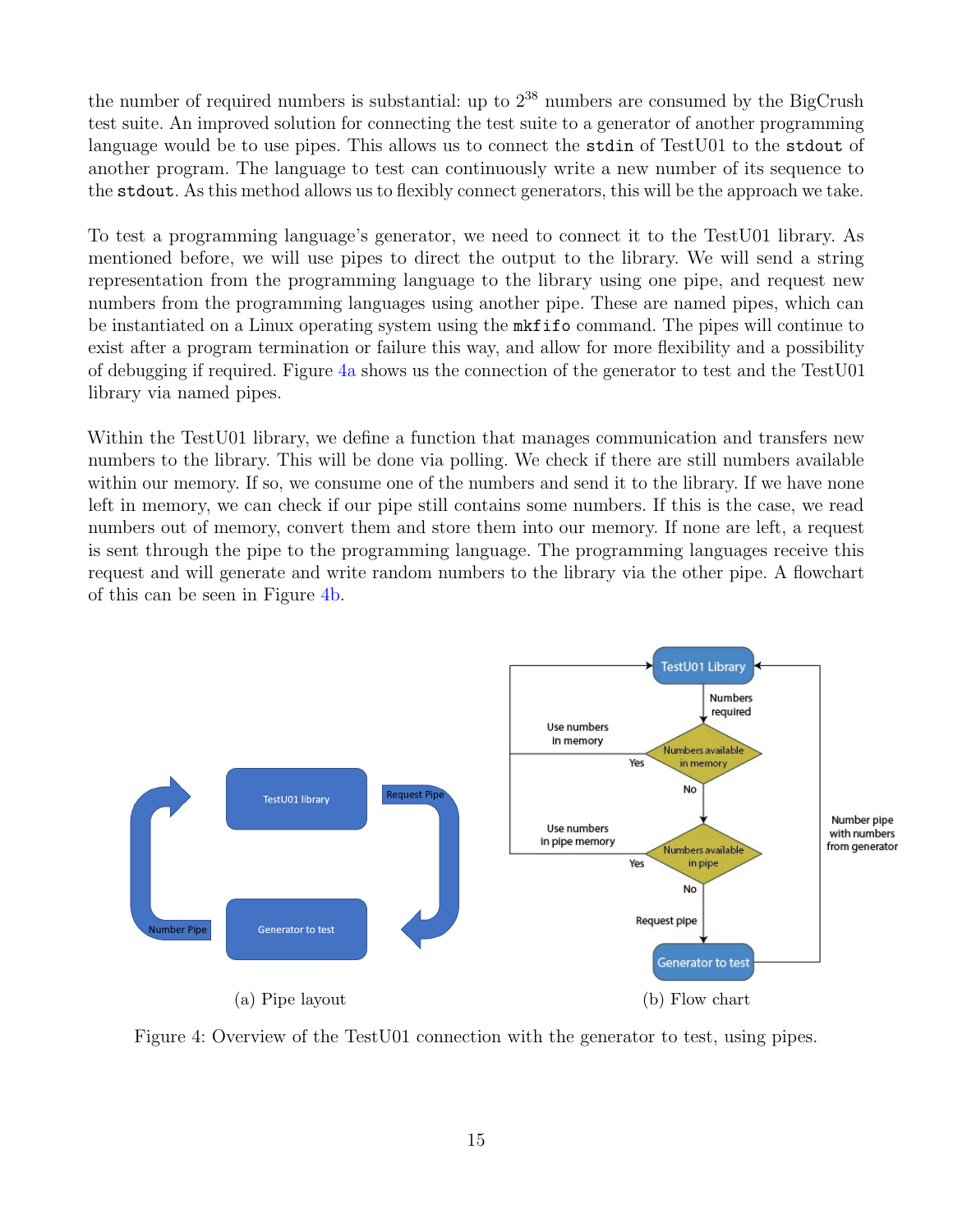In terms of hardware, several devices have been used to test the programming languages. One is a virtual machine with Ubuntu on a Windows host machine. Its CPU is an Intel Core i8-7700HQ 2.80GHz with 8 GB of RAM. The second device has an Intel Core i5-4590, 3,3 GHz (3,7 GHz Turbo Boost) CPU, with 8GB of RAM. It was run using the Windows subsystem for Linux, also known as WSL.

Several programming languages have been selected, which are shown in Table [6.](#page-19-0) Most of these programming languages have not gotten any previous assessment by the TestU01 library, except for Java, Mathematica, R and Matlab. This list tries to encompass a diverse set of programming languages. There are some older languages such as Fortran or C, as well as more recently developed languages such as Rust. This list also has many languages that have simulation and mathematical modelling as their core features, such as Matlab and Julia. Others are more commonly used for real-world applications, such as C++ and PHP.

Most programming languages have a separate method for generating random numbers within  $U[0, 1]$ , except for C, C++ and Bash. These only provide random numbers within the integer domain  $\mathbb{Z}$ , and only between 0 and the RAND MAX variable, which is 0x7fff. To convert this to  $U[0, 1]$ , we can divide our generated integer by RAND\_MAX. This distinction is also shown in Table [6,](#page-19-0) together with the method considered to be the default generator for that programming language.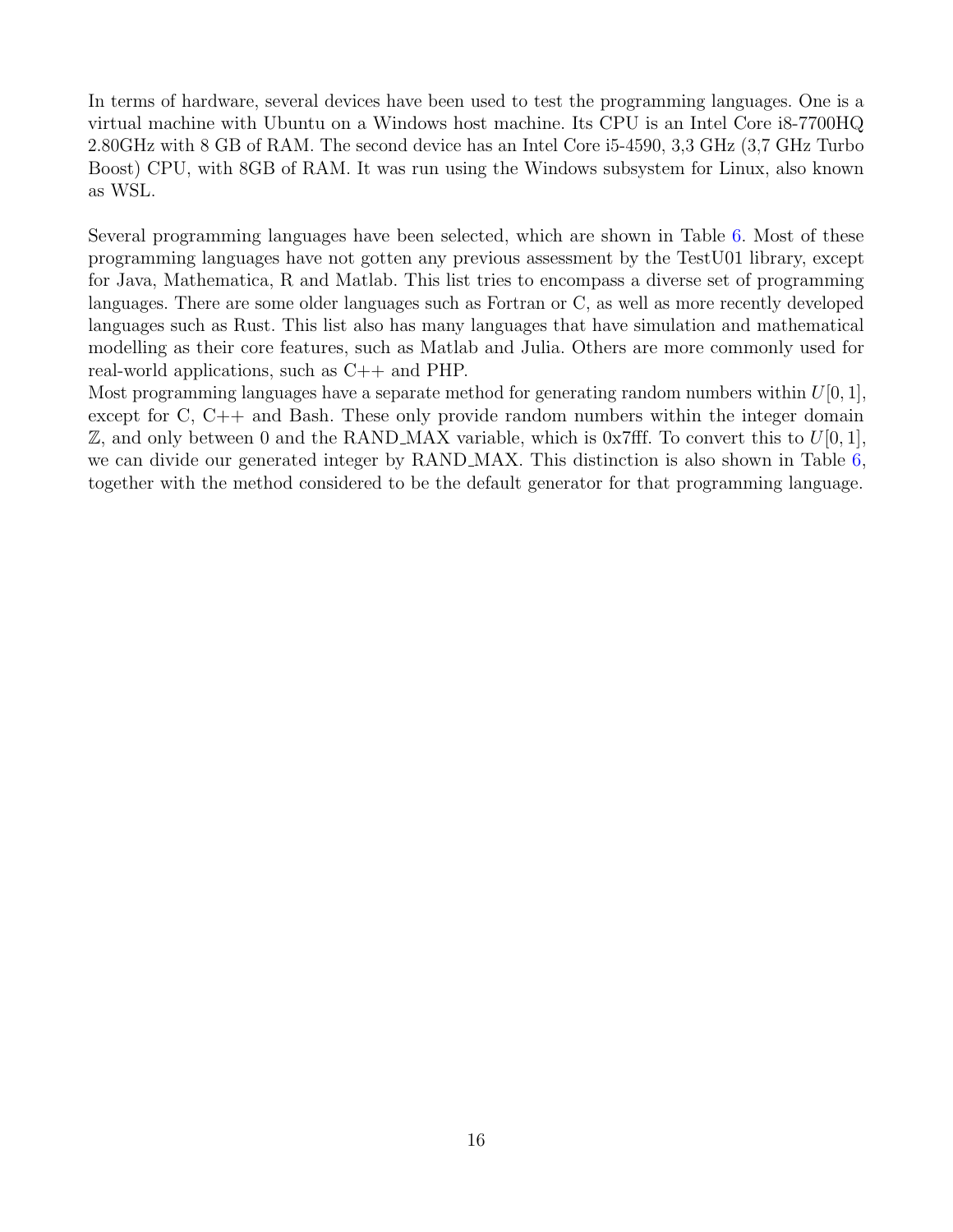<span id="page-19-0"></span>Table 6: Overview of all tested languages, a brief description, the method considered default and required operations to transform its number to  $U[0, 1]$ 

| Language       | Description                                    | Method               | Manipulation          |
|----------------|------------------------------------------------|----------------------|-----------------------|
| C              | a general-purpose language, designed to be     | rand()               | divide<br>by          |
|                | easily translated into machine code $[18]$     |                      | <b>RAND_MAX</b>       |
| $C++$          | a general-purpose language, allowing low-      | rand()               | divide<br>by          |
|                | level programming and classes [38]             |                      | RAND_MAX              |
| Python         | an interpreted high-level general-purpose pro- | random()             |                       |
|                | gramming language $[42]$                       |                      |                       |
| NumPy li-      | a package within Python usually used for       | random()             |                       |
| brary          | scientific computing $[41]$                    |                      |                       |
| C#             | a general-purpose, multi-paradigm program-     | random()             |                       |
|                | ming language developed by Microsoft $[1]$     |                      |                       |
| Fortran        | a general-purpose, compiled imperative pro-    | RANDOM_NUMBER(COST)  |                       |
|                | gramming language traditionally used for sci-  |                      |                       |
|                | entific computing [7]                          |                      |                       |
| Java           | a high-level, general-purpose programming      | random.nextDouble()  |                       |
|                | language $[6]$                                 |                      |                       |
| PHP            | a popular general-purpose scripting language   | $random_0_1()$       |                       |
|                | that is especially suited to web development   |                      |                       |
|                | $\left[ 23\right]$                             |                      |                       |
| $\overline{R}$ | programming language for statistical com-      | runif(1)             |                       |
| Bash           | puting [43]                                    | \$RANDOM             | divide                |
|                | GNU project shell for shell scripting $[14]$   |                      | by<br><b>RAND_MAX</b> |
| Rust           | A high-performance language for memory         | rng.gen()            |                       |
|                | and power limited applications $[40]$          |                      |                       |
| COCO           | a platform for comparing heuristic optimizers  | uniform()            |                       |
| <b>BBOB</b>    | $\left[15\right]$                              |                      |                       |
| <b>COCO</b>    | for iterative optimization<br>experimenter     | uniform()            |                       |
| <b>BBOB</b>    | heuristics $[12]$                              |                      |                       |
| <b>IOH</b>     |                                                |                      |                       |
| Octave         | Mathematics-oriented programming lan-   rand() |                      |                       |
|                | guage for modelling $[46]$                     |                      |                       |
| Julia          | A programming language for AI, data science,   | rand()               |                       |
|                | and modelling $[8]$                            |                      |                       |
| Mathe-         | Language by Wolfram for modern technical       | Random <sup>[]</sup> |                       |
| matica         | computing $[44]$                               |                      |                       |
| Matlab         | A mathematically oriented programming lan-     | rand()               |                       |
|                | guage, mainly used in engineering $[30]$       |                      |                       |
| Javascript     | Javascript is a just-in-time interpreted pro-  | Math.Random()        |                       |
|                | gramming language used in browsers $[32]$      |                      |                       |
| Visual Ba-     | object-oriented programmin language devel-     | rand()               |                       |
| sic            | oped by Microsoft $[5]$                        |                      |                       |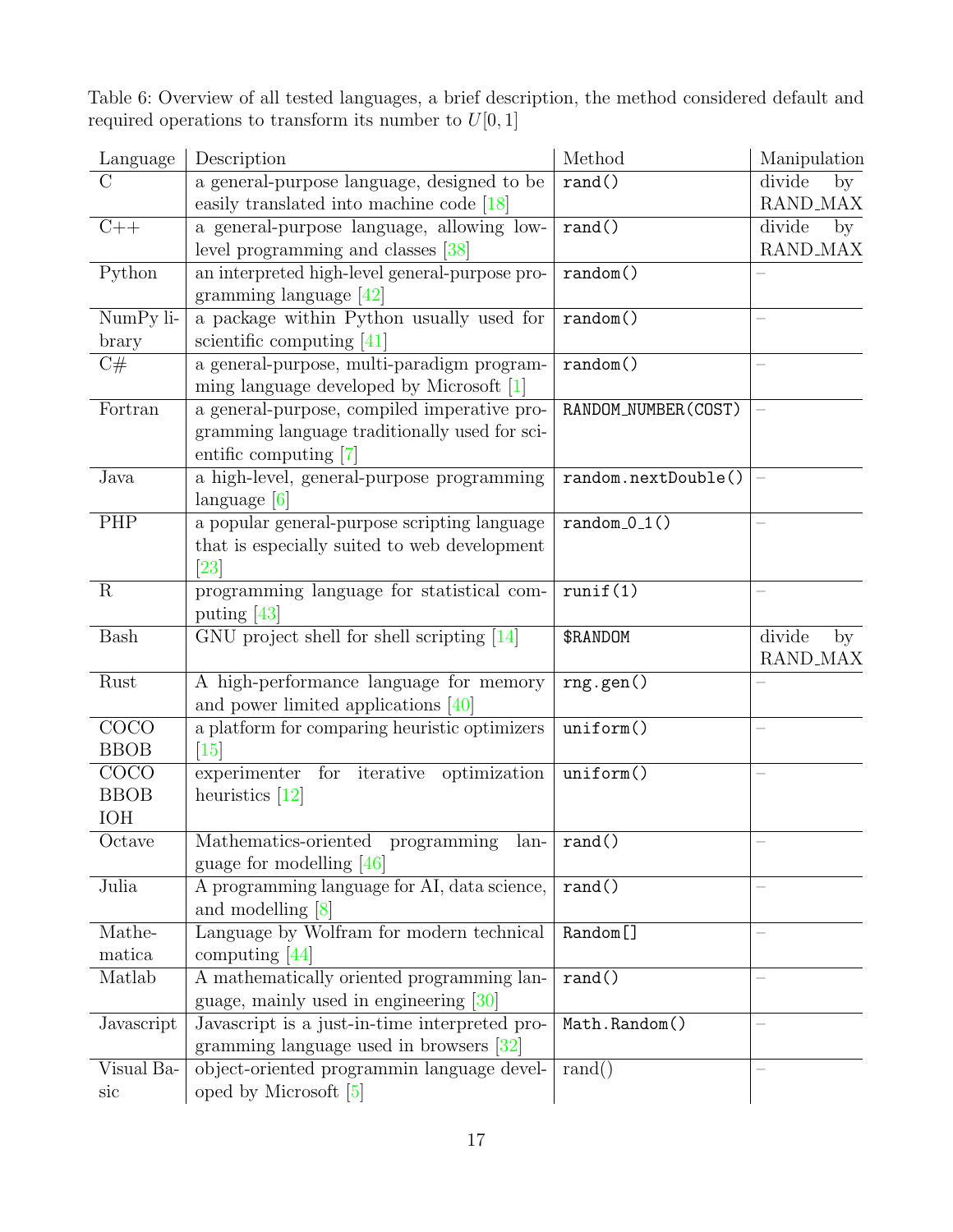### <span id="page-20-0"></span>6.2 Results

#### <span id="page-20-1"></span>6.2.1 Seed results

As we try to find defects within a generator, seed selection is also important. The original publication [\[21\]](#page-31-4) on Testu01 suite concluded based on empirical evidence that if a generator fails on a particular seed, it will fail on almost every seed. It is difficult to objectively use a neutral seed (a seed that does not greatly increase or decrease period potential) for each generator. This is especially true for the languages that have no clear description of its generator in the documentation. Since we want to check if the application of a neutral seed matters, we tested the use of different seeds and their impact on finding defect in the generator. We tested this with a standard LCG with the same modulus and multiplicant, but different seeds. In order to test this, we subjected the LCG with different seeds to the SmallCrush, and examined if we would observe different tests that would fail. The results can be found in Table [7.](#page-20-3)

<span id="page-20-3"></span>

| Table 7: Reported number of failures of tests within SmallCrush on a LCG with 50 different seeds |  |  |  |  |  |  |  |  |  |  |
|--------------------------------------------------------------------------------------------------|--|--|--|--|--|--|--|--|--|--|
|--------------------------------------------------------------------------------------------------|--|--|--|--|--|--|--|--|--|--|

|                   |                    |                 | Fest |    |         |           |                               |        |
|-------------------|--------------------|-----------------|------|----|---------|-----------|-------------------------------|--------|
|                   | Total over 50 runs | Average per run |      |    | $6^{3}$ | $\circ$ 4 | $\pm$ 10 $\overline{5}$ $\pm$ | 8 & 10 |
| Reported p-values | 153                | $3.06\,$        | 50   | 50 | 50      |           |                               |        |
| Suspect p-values  |                    | $0.06\,$        |      |    |         |           |                               |        |

<sup>1</sup> Birthday Spacings Test

<sup>2</sup> Collision Test

<sup>3</sup> Max of T Test

<sup>4</sup> Matrix Rank Test

<sup>5</sup> Random Walk Test

As we can see in Table [7,](#page-20-3) choosing an arbitrary seed could result into one more test having a suspect p-value. We never see the combination of test 8 and 10 being reported, as shown in Table [7.](#page-20-3) However, the extra reported p-values are suspect p-values, with  $10^{-10} < p < 10^{-4}$  or  $1-10^{-10} > p > 1-10^{-4}$ , while the p-values from tests 1, 2 and 6 are more extreme, which indicate defects within the generator. For the following experiments, seeding is not relevant for detecting our failures as of now and we can use one seed for all experiments, if we are allowed to supply one.

### <span id="page-20-2"></span>6.2.2 Generator results

Now that we have confirmed we can use an arbitrary seed for our experiment, we can test each languages generator. In Table [8,](#page-21-0) we can see the languages that were subjected to testing and the number of tests that they failed. We distinguish between a suspect p-value, where the pvalue is in a grey zone where we cannot definitively conclude a failed test  $(10^{-10} < p < 10^{-4}$  or  $1 - 10^{-10} > p > 1 - 10^{-4}$ , and a failure p-value. The failure p-value clearly indicates that a test has been failed by a generator, having  $p < 10^{-10}$  or  $p > 1 - 10^{10}$ . The total number of both failed and suspect tests per battery is reported as the first value within a column, meanwhile the suspect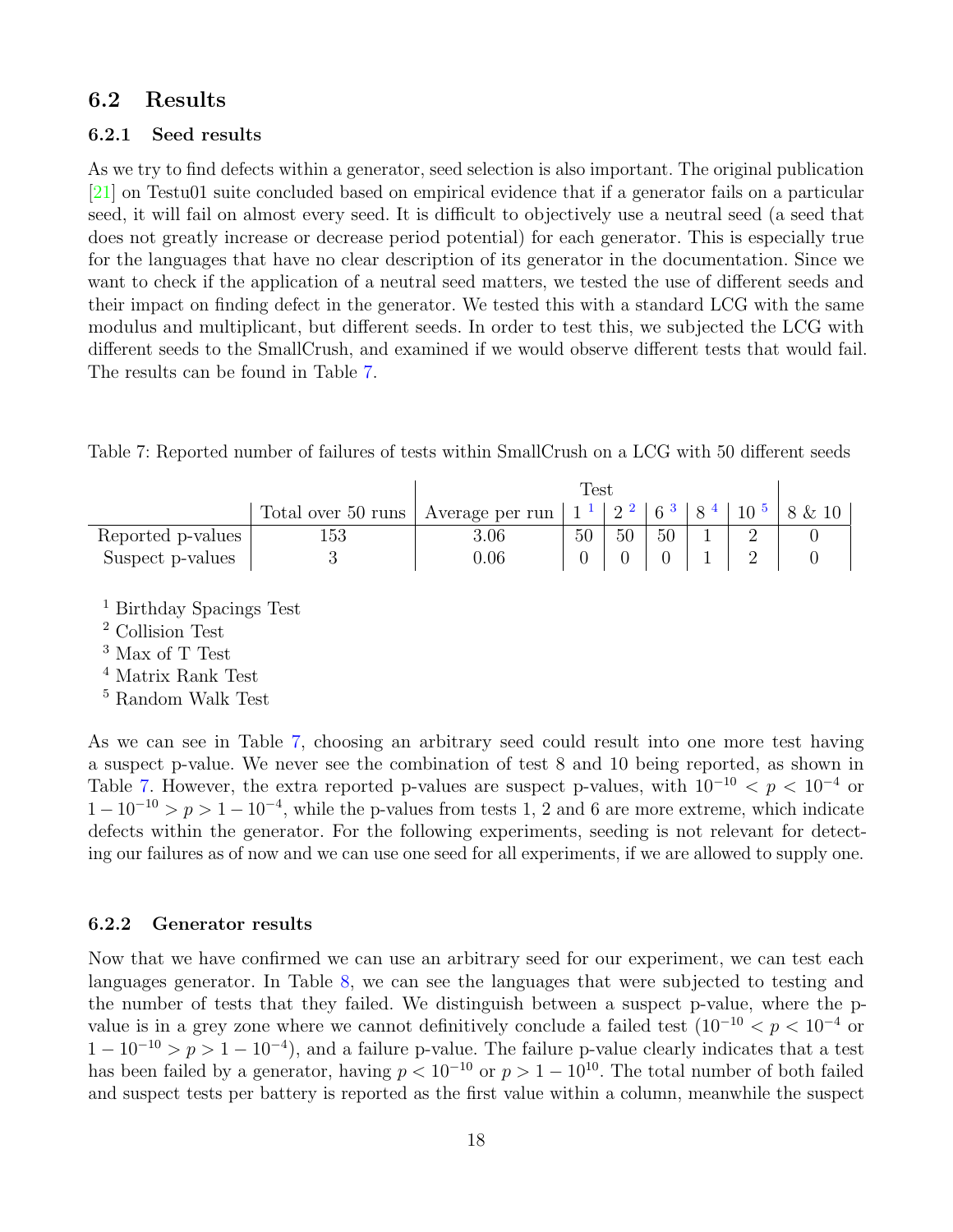<span id="page-21-0"></span>Table 8: Number of suspect and failure p-values generated when applying a test suite to a programming language, within brackets the suspect number of p-values is shown.

| Language                           | Type                         | Version | SmallCrush       | Crush                  | BigCrush         | DIEHARD          | Version <sup>6</sup>     | SmallCrush     | Crush          | BigCrush          |
|------------------------------------|------------------------------|---------|------------------|------------------------|------------------|------------------|--------------------------|----------------|----------------|-------------------|
|                                    |                              |         |                  | Results in this thesis |                  |                  |                          |                | Results in     | $\left[21\right]$ |
| Julia                              | MT                           | 1.0.4   | $\overline{0}$   | 1                      | 1                | $\overline{0}$   |                          |                |                |                   |
| Matlab                             | MT                           | R2021a  | $\theta$         | $\mathbf{1}$           | 1                | $\theta$         | $\overline{7}$           | $\overline{0}$ | $\overline{5}$ | 9(1)              |
| NumPy                              | MT                           | 3.6.9   | $\overline{0}$   | 2(1)                   | 2(1)             | $\overline{0}$   |                          |                |                |                   |
| Octave                             | MT                           | 6.2.0   | $\theta$         | $\theta$               | $\mathbf{1}$     | $\overline{0}$   |                          |                |                |                   |
| Python                             | $\rm{MT}$                    | 3.6.9   | $\overline{0}$   | 1                      | 1                | 1(1)             |                          |                |                |                   |
| PHP                                | MT                           | 7.2     | $\overline{0}$   | 2(1)                   | $\overline{2}$   | $\mathbf 1$      |                          |                |                |                   |
| R                                  | MT                           | 4.0.5   | $\overline{0}$   | $\overline{0}$         | $\overline{2}$   | $\mathbf{1}$     | 2.4.1                    | 3(1)           | 44(4)          |                   |
| Rust                               | $\rm{MT}$                    | 1.53.0  | $\overline{0}$   | $\overline{0}$         | $\overline{2}$   | $\overline{0}$   |                          |                |                |                   |
| Visual Basic <sup>7</sup>          | MT                           | 16.9    | $\overline{0}$   | $\mathbf{1}$           | $\overline{2}$   | $\overline{0}$   |                          |                |                |                   |
| <b>Bash</b>                        | LCG                          | 4.4.20  | 15               |                        | $\equiv$         | 126              |                          |                |                |                   |
| $\overline{C}$                     | LCG                          | 7.5.0   | 15               |                        |                  | 126              |                          |                |                |                   |
| $C++$                              | ${ \mathop{ \textrm{LCG}} }$ | 7.5.0   | 15               |                        |                  | 126              |                          |                |                |                   |
| $COCO$ BBOB $8$                    | LCG                          | X       | 11(3)            |                        |                  |                  |                          |                |                |                   |
| COCO BBOB                          | ${ \mathop{ \textrm{LCG}} }$ | X       | 1                | 9                      | $\boldsymbol{9}$ | $\overline{0}$   |                          |                |                |                   |
| Java                               | ${ \mathop{ \textrm{LCG}} }$ | $8\,$   | $\mathbf 1$      | 12(3)                  | 22(1)            | 8(4)             | $\rm SE~6$               | $\mathbf{1}$   | 12(3)          | 22(1)             |
| C#                                 | LFib <sup>9</sup>            | $8.0\,$ | 2(1)             | (2)<br>11              | $11\,$           | $\overline{2}$   | $\equiv$                 |                |                |                   |
| Fortran                            | $XSR^{10}$                   | 2018    | $\overline{0}$   | $\overline{0}$         | $\overline{0}$   | $\overline{0}$   | $\overline{\phantom{0}}$ |                |                |                   |
| Mathematica                        | LSFR <sup>11</sup>           | 12.3    | $\boldsymbol{0}$ | $\theta$               | $\theta$         | $\boldsymbol{0}$ | $6.0\,$                  | 3(2)           | 18(3)          | $\equiv$          |
| Javascript                         | NA <sup>12</sup>             | 16      | $\overline{0}$   | $\overline{0}$         | $\mathbf{1}$     | $\overline{0}$   |                          |                |                |                   |
| total number of tests in the suite |                              |         | 15               | 144                    | 161              | 126              |                          | 15             | 144            | 161               |

 $6$  The original publication  $[21]$  does not report the versions of languages. Versions provided here are roughly calculated by us based on the time of the publication of [\[21\]](#page-31-4)

<sup>7</sup> Excel uses Visual Basic for its RANDOM() implementation

<sup>8</sup> COCO BBOB generator was altered to other function suite

 $9$  LFib: substract-with-borrow, variation of Lagged-Fibonacci [\[1\]](#page-30-6)

 $10$  XSR: Xorshiro256\*\* [\[3\]](#page-30-13)

<sup>11</sup> LSFR: ExtendedCA, LSFR with 5 non-adjacent previously generated numbers  $[2]$ 

<sup>12</sup> NA: there was no mention of the implemented method for Javascript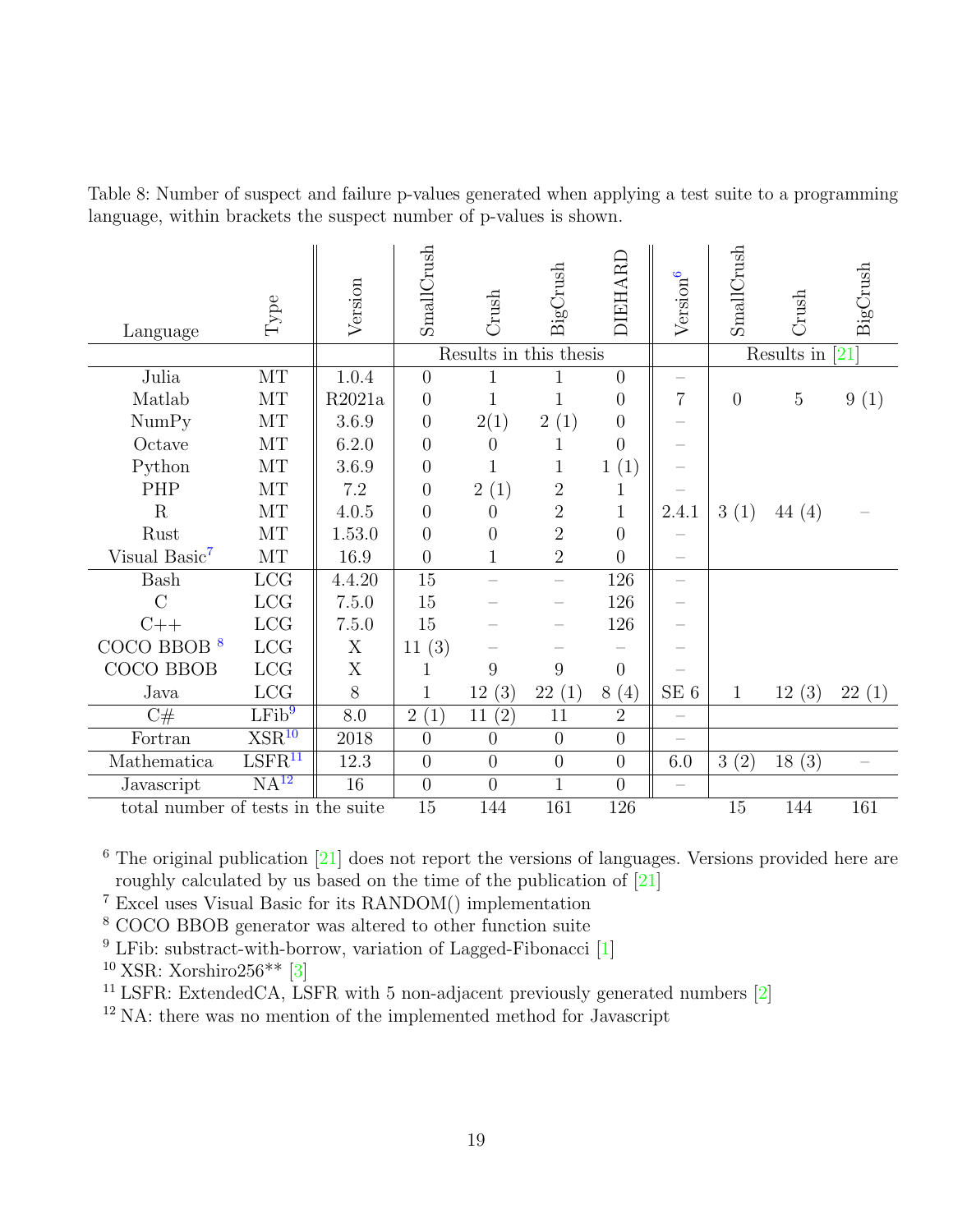p-values are marked within brackets after the total, if any.

As we can see in Table [8,](#page-21-0) almost no suspect p-values are reported within SmallCrush. Only Java and C# have suspect p-values. Java fails the Birthday Spacings test, with  $p < 10^{-300}$ . The Birthday Spacings tests are described in Section  $5.1.2$ . Vectors are formed, and we split a hypercube into  $k$ cells. We then count the collisions between spacings, which is compared to an expected collision distribution. LCGs fail this test often, as their spacings tend to be more regular than what would be expected [\[21\]](#page-31-4). We see the same, with the  $C#$  generator. The  $C#$  SmallCrush battery reports one more test, the Weight Distribution test, also described in Section [5.1.1.](#page-13-1) It is a suspect p-value, with  $p = 1.2 \times 10^{-7}$ , which is less severe.

The LCGs used in C, C++ and Bash fail all tests with either  $p < 10^{-300}$  or  $p > 1 - 10^{-300}$  [13](#page-22-0), which indicate clear failure. These values are extreme due to the large sample size used in each test. They are therefore not subjected to heavier test batteries, as this would also result in total failure. This is because the tests used in Crush and BigCrush are more stringent than the tests used in SmallCrush. The same is done with the modified COCO BBOB, which has 11 p-values reported, of which 8 are failures. The other languages do not have any failures within SmallCrush.

When we look at the results on the Crush test battery in Table [8,](#page-21-0) we see that more languages have tests with suspect p-values. Python, PHP and Visual Basic, Matlab and Julia all fail the same test, the linear complexity test. The linear complexity test measures the linear complexity of a sequence. The linear complexity of a sequence is calculated by the TestU01 library with the Berkelenkamp-Massey algorithm [\[21\]](#page-31-4), which tries to find a LSFR for a given sequence [\[34\]](#page-32-12). The Crush test batteries has two variations of this test, one on all of its bits and one with only its least significant bits. All only fail the test on the former variant, when there are no bits dropped. This does however only generate a suspect p-values.

PHP get a suspect p-value from another test within the Crush battery, the random walk test. The random walk test takes l bits from the uniform numbers, and uses each bit within that number to either add one or substract one. We start at zero and repeat the bit consumption until we have walked L steps, consuming L bits and ending the walk at integer x. If we repeat this process, we get a collection of integers  $X$ . We can store various properties of each walk, such as sign changes or the first time we land on integer  $y$ , and compare these properties to an expected distribution, to try and detect nonuniformness [\[21\]](#page-31-4).

When we look at the Java,  $C\#$ , and unmodified BBOB results within the Crush battery, we see that they both fail all variants of the birthday spacings test. They also generate suspect p-values for the linear complexity tests.

Finally, we can analyze the results for the BigCrush test battery. We see that few programming languages fail no tests. Only Fortran and Mathematica have no suspect p-values or p-values that indicate a failure. Javascript only has 1 failure, the linear complexity test. This also happens to all languages that have some implementation of the Mersenne Twister. Julia, Matlab, Octave and

<span id="page-22-0"></span><sup>13</sup>64 bit double precision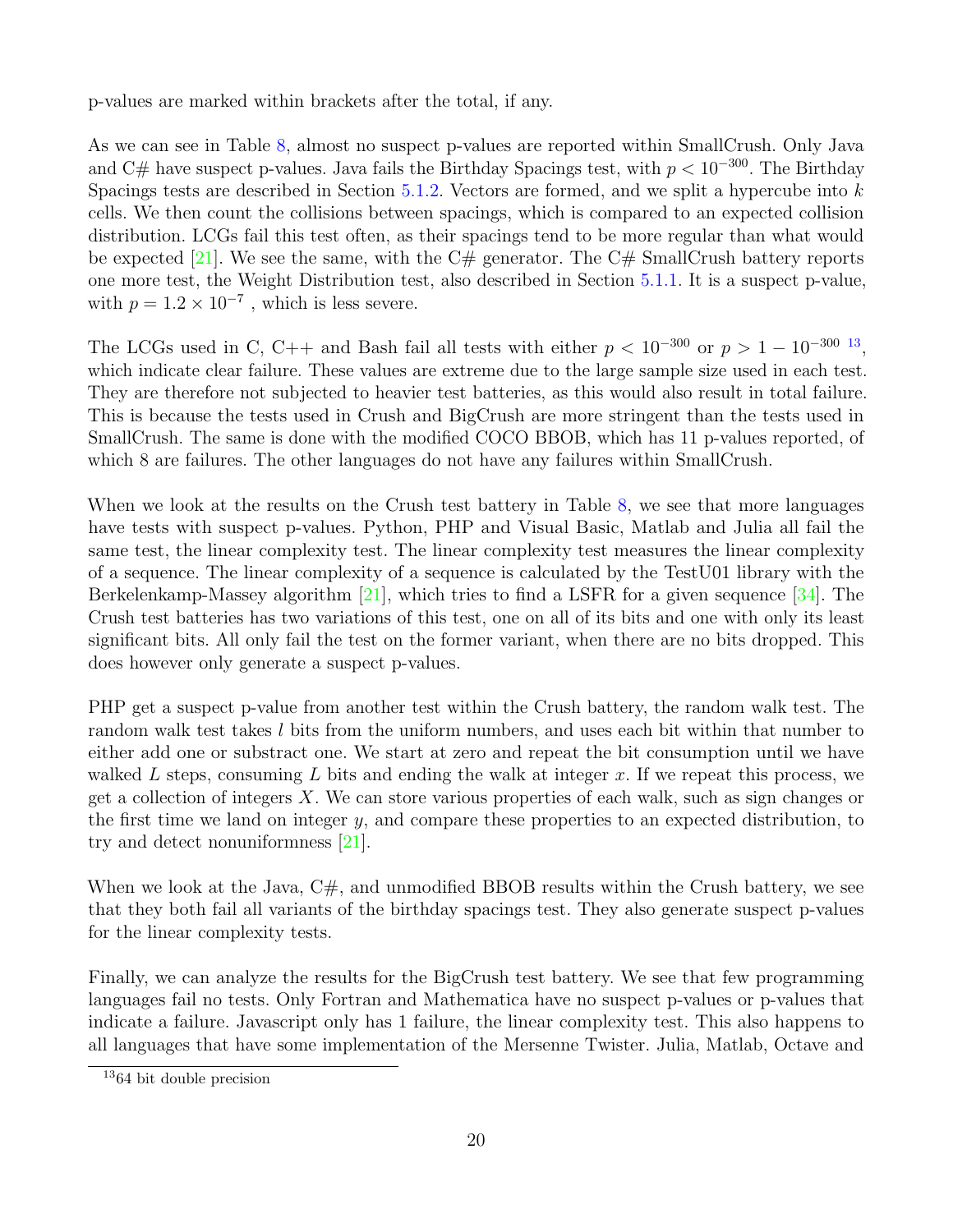Python only fail on the linear complexity test performed on the least significant bits. NumPy, PHP, R, Rust and Visual Basic also fail the linear complexity test variant where it performs the test on all available bits.

As for Java, BBOB, and  $C\#$ , we see that they continue to fail the birthday spacings tests. These are slightly more stringent than the variants used in the Crush battery, which they also failed. Java also fails other tests, the collision over test and the random walk test. The collision over test creates overlapping vectors as described in Figure [3,](#page-15-3) and splits the hypercube into segments. It then counts the amount of collisions per segments, and compares these to an expected distribution.

### <span id="page-23-0"></span>6.2.3 P-value distribution

Each number generated is only used in one test. L'Ecuyer and Simard report [\[21\]](#page-31-4) that rerunning tests typically does not improve efficiency. This is because a generator typically has the same patterns we try to detect across all subsequences, if we use a reasonably long subsequence  $[21]$ . The number of numbers used per test varies both among test batteries and individual tests within a battery, from 20000 for a binary matrix rank test to  $10^9$  numbers for a typical test within BigCrush. These large sample sizes allow for very small p-values, which in turn allow for decisive rejection in a test. For each test with a set of parameters, we only run that test once,  $N = 1$ . In Table [9,](#page-24-0) a summary can be found on how often a test reports a suspect p-value of a p-value that indicates failure of the generator.

Many tests do not show us any deficiencies across all tested languages and batteries (apart from  $C_{++}$ , C, and Bash which fail all tests on SmallCrush). We only have five tests that report suspect p-values at all:

- Birthday Spacings Test
- Weight Distribution Test
- Random Walk Test
- Linear Complexity
- Collision Over

While some languages fail some tests quite severely, most languages have been able to withstand a majority of the tests, even within BigCrush, the most extensive test battery. The tests generally fail on linear complexity test and matrix rank test. Since the generators that fail these tests are related to Mersenne Twister, we could argue that these generators are a variation of the algorithm, which seems to be widely adopted by language developers. This is also visible within the documentation of these programming languages.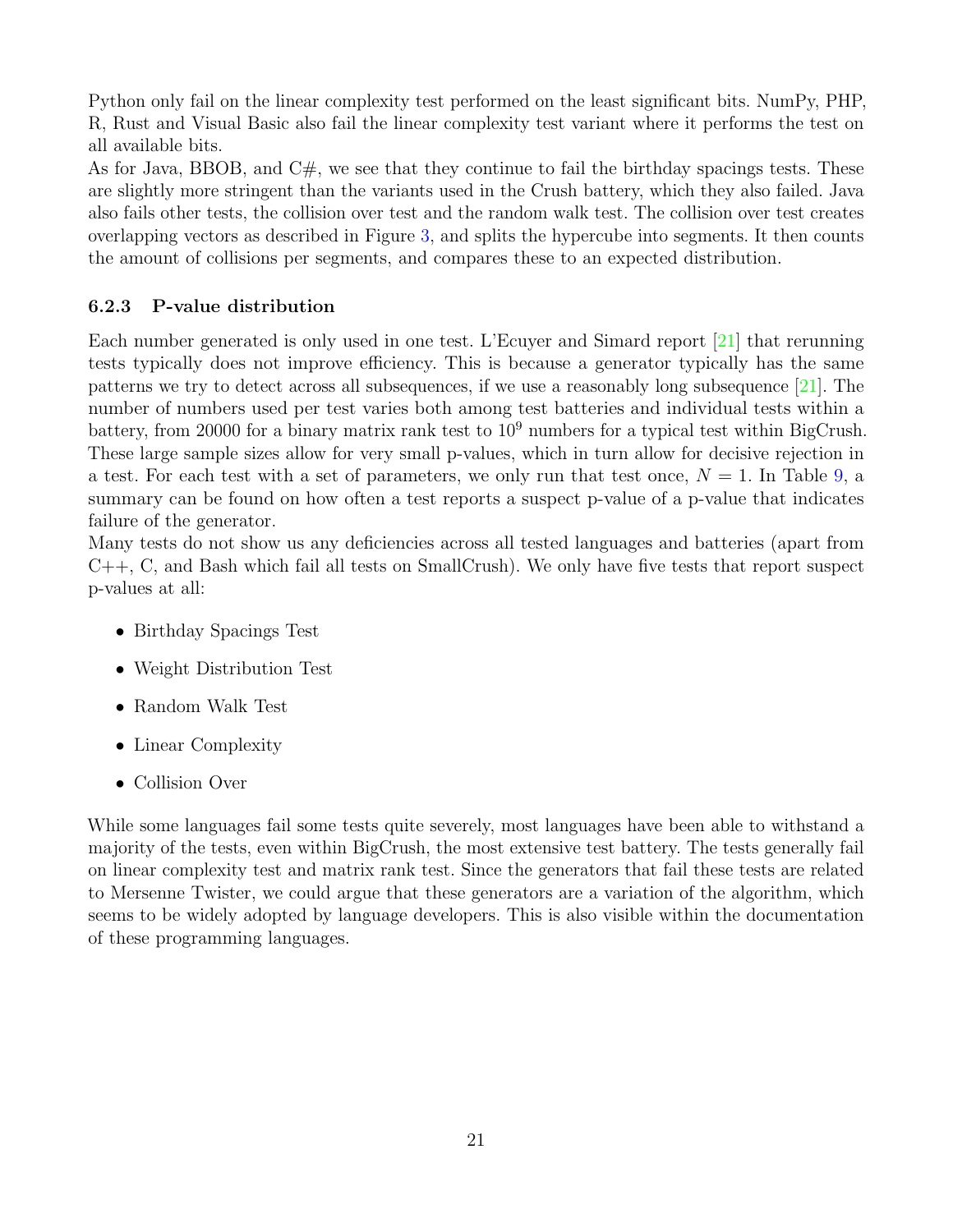<span id="page-24-0"></span>Table 9: Statistical tests and their number of suspect p-values reported across 19 considered languages, excluding C, C++ and Bash (since they failed each test on SmallCrush). Here NA denotes a test not being included in the test battery.

|                             | suspect or failure p-values |                |                  |                |  |  |  |  |
|-----------------------------|-----------------------------|----------------|------------------|----------------|--|--|--|--|
| <b>Test</b>                 | SmallCrush                  | Crush          | BigCrush         | <b>DIEHARD</b> |  |  |  |  |
| <b>Birthday Spacings</b>    | $\overline{4}$              | 27             | $\overline{28}$  | $\mathbf{1}$   |  |  |  |  |
| Collision                   | $\mathbf{1}$                | <b>NA</b>      | <b>NA</b>        | NA             |  |  |  |  |
| Gap                         | $\mathbf{1}$                | $\overline{0}$ | $\overline{0}$   | <b>NA</b>      |  |  |  |  |
| Poker                       | $\mathbf 1$                 | $\overline{0}$ | $\overline{0}$   | <b>NA</b>      |  |  |  |  |
| Coupon Collector            | $\mathbf{1}$                | $\overline{0}$ | $\overline{0}$   | NA             |  |  |  |  |
| Max of T                    | $\overline{2}$              | $\overline{0}$ | $\overline{0}$   | NA             |  |  |  |  |
| Weight Distribution         | $\overline{1}$              | $\overline{0}$ | $\overline{0}$   | NA             |  |  |  |  |
| Matrix Rank                 | $\overline{0}$              | $\overline{0}$ | $\overline{0}$   | $\mathbf{1}$   |  |  |  |  |
| Hamming Independence        | $\overline{0}$              | 0              | $\overline{0}$   | $\overline{0}$ |  |  |  |  |
| Random Walk                 | 3                           | $\mathbf{1}$   | 5                | <b>NA</b>      |  |  |  |  |
| Serial Over                 | NA                          | 0              | $\overline{0}$   | <b>NA</b>      |  |  |  |  |
| Collision Over              | NA                          | 0              | $\overline{4}$   | $\overline{7}$ |  |  |  |  |
| Close Pairs                 | NA                          | $\overline{0}$ | $\overline{0}$   | $\overline{0}$ |  |  |  |  |
| Close Pairs Bit Match       | <b>NA</b>                   | $\overline{0}$ | <b>NA</b>        | <b>NA</b>      |  |  |  |  |
| Multinomial Bits Over       | NA                          | NA             | <b>NA</b>        | $\mathbf{1}$   |  |  |  |  |
| Run                         | NA                          | 0              | $\overline{0}$   | $\overline{0}$ |  |  |  |  |
| Permutation                 | <b>NA</b>                   | $\overline{0}$ | $\overline{0}$   | <b>NA</b>      |  |  |  |  |
| Collision Permutation       | NA                          | 0              | $\overline{0}$   | NA             |  |  |  |  |
| Sample Products             | NA                          | $\overline{0}$ | $\overline{0}$   | NA             |  |  |  |  |
| Sample Mean                 | NA                          | $\overline{0}$ | $\overline{0}$   | NA             |  |  |  |  |
| Sample Correlation          | NA                          | $\overline{0}$ | $\boldsymbol{0}$ | NA             |  |  |  |  |
| Appearance Spacing          | NA                          | 0              | $\overline{0}$   | NA             |  |  |  |  |
| Sum Collector               | NA                          | $\theta$       | $\theta$         | <b>NA</b>      |  |  |  |  |
| Savir                       | <b>NA</b>                   | 0              | $\theta$         | $\overline{0}$ |  |  |  |  |
| Greatest common denominator | NA                          | $\overline{0}$ | $\overline{0}$   | <b>NA</b>      |  |  |  |  |
| Linear complexity           | NA                          | 13             | 18               | NA             |  |  |  |  |
| Lempel Ziv                  | <b>NA</b>                   | $\theta$       | $\overline{0}$   | NA             |  |  |  |  |
| Fourier                     | NA                          | $\overline{0}$ | $\boldsymbol{0}$ | NA             |  |  |  |  |
| Longest Head Run            | NA                          | 0              | $\overline{0}$   | NA             |  |  |  |  |
| Periods in Strings          | NA                          | 0              | $\theta$         | <b>NA</b>      |  |  |  |  |
| Hamming Weight              | NA                          | 0              | $\theta$         | <b>NA</b>      |  |  |  |  |
| Hamming Correlation         | NA                          | $\overline{0}$ | $\overline{0}$   | NA             |  |  |  |  |
| Auto Correlation            | NA                          | $\overline{0}$ | $\overline{0}$   | NA             |  |  |  |  |

Table [9](#page-24-0) shows that most observed programming languages supply generators that are resilient to most tests. When we check the p-values that get reported by these tests, we see that most failures relate to LCG or LFib use, which are generators with known deficiencies. Mersenne Twister, which is more sophisticated, does perform significantly better. The linear complexity test and the birthday spacings test have reported failure p-values instead for suspect p-values. Failure p-values show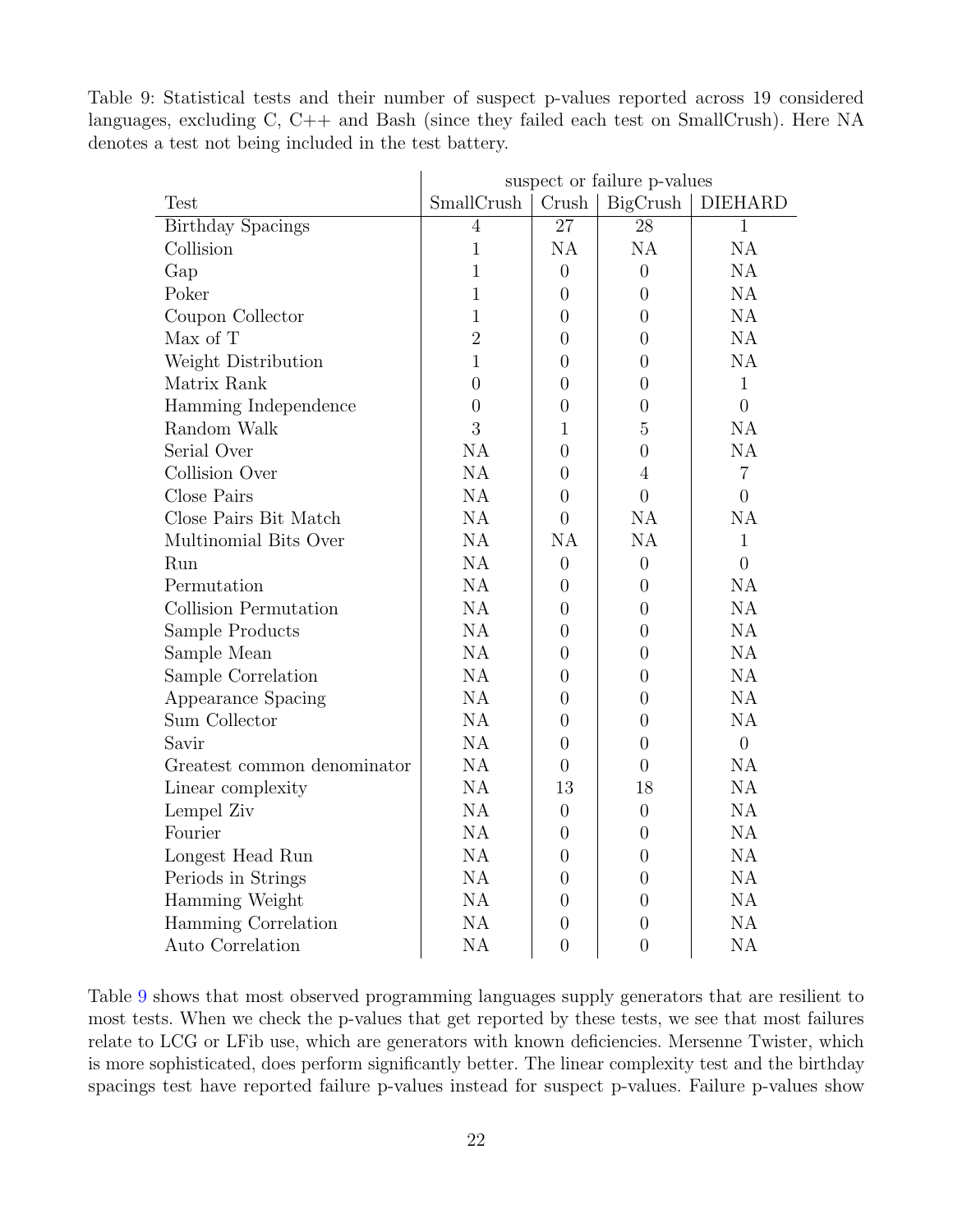definitive defects within generators, whereas suspect p-values could also happen to be a Type I error, where we wrongly reject  $H_0$ . Since we run thousands of tests across all tested languages, we are bound to have some suspect p-values that are Type I errors.

Some tests, like the gap or poker test, do never fail within our benchmark, aside from the precision issue seen in C, C++ and Bash, but these are still important to ensure developers do not make any trade-offs within the generator while trying to avoid failing other tests. For example, a test should never fail global uniformity, even if it fixes the birthday spacing failure. Even the most basic generators should pass this reqruirement and all generators that are default within programming languages should adhere to these principles.

### <span id="page-25-0"></span>6.3 Discussion

#### <span id="page-25-1"></span>6.3.1 Pipes

The pipe-based system used in this thesis is not optimal. Reading from pipes when there is no input sends the programming languages that are tested an End-of-file (EOF), which blocks all communication with the programming language. This halts the testing entirely, as no new numbers are transferred for TestU01 to process. Javascript and Matlab for example do not allow reading from the stdin after receiving an EOF. Allowing the TestU01 to read multiple numbers at once and store these could also greatly improve efficiency, as well as optimizing writing to the stdout for each programming language. Some languages, such as Excel, are not directly command-line based. This makes it difficult to connect these to the TestU01 library directly. Testing, therefore, happens indirectly via Visual Basic. The solution to only make the pipes contain one number at most and regulate this to not consume an EOF is suboptimal in terms of performance, but does allow us to test these languages.

#### <span id="page-25-2"></span>6.3.2 Precision

<span id="page-25-3"></span>

Figure 5: Some numbers in  $U[0, 1]$  are never reached with the PRNG in C, C++ and Bash

C, C++ and Bash fail every test, which is related to the limited precision of the numbers generated. This is because we have to divide by the RAND MAX, allowing us only limited precision, as shown in Figure [5.](#page-25-3) Most tests require these to be 30-bit or above, while C, C++ and Bash do not have this precision.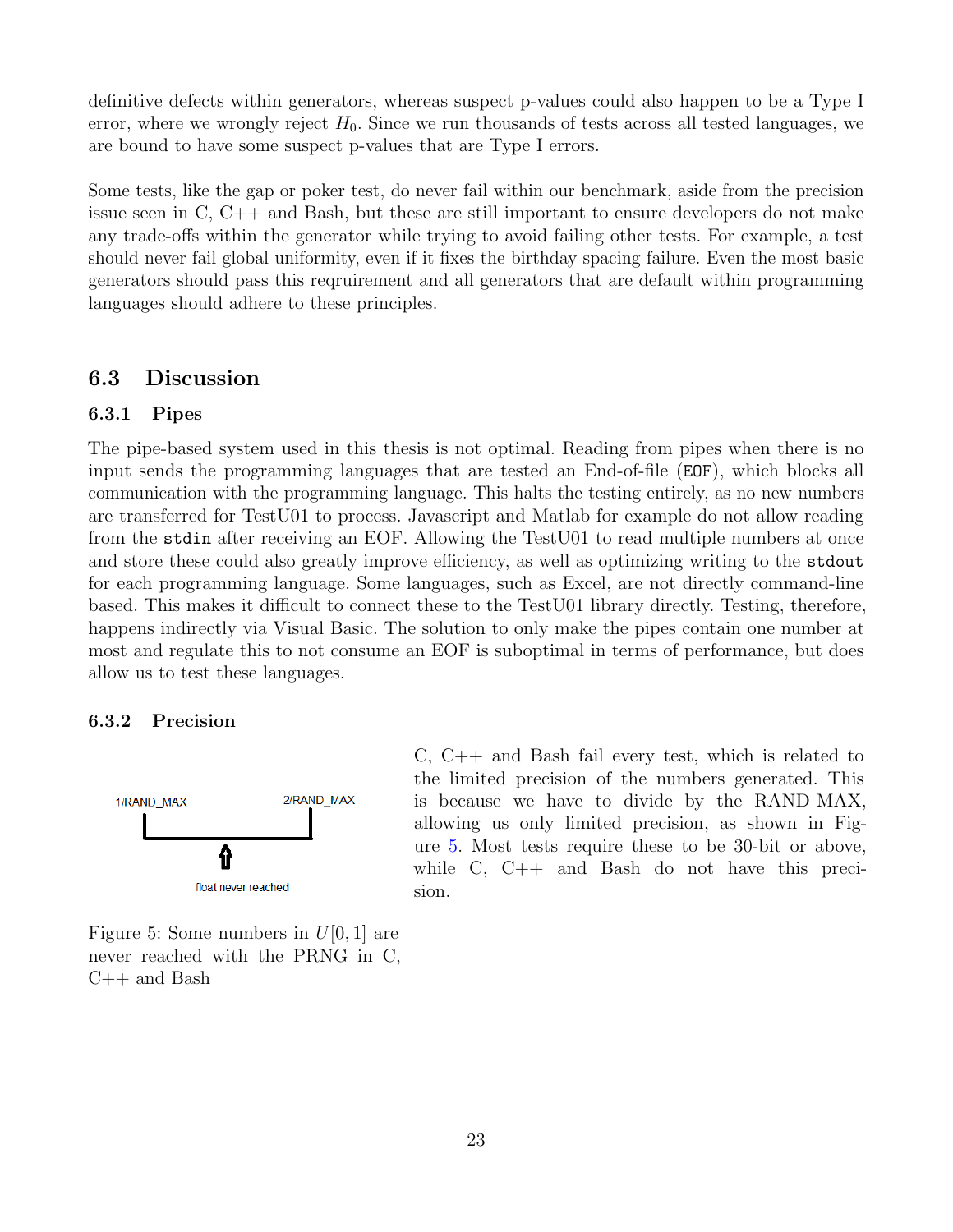### <span id="page-26-0"></span>6.3.3 Requirements

We want to be able to make a decision on which generator we can use when we require random numbers for a certain task. If we do not care about reproducability and do not consume a lot of numbers per second, we can opt for a true random number generator (TRNG), a generator that does not rely on mathematical formulae. This usually involves using /dev/random on Linux systems, or some other way to generate entropy for creating these numbers. For lottery draws, sampling, games and security, a TRNG is preferred [\[16\]](#page-31-13). In case we want to simulate or model something, reproducability is vital, which seeding allows us to do within a PRNG. We also need to possibly consume many random numbers within these simulations. In these cases, a PRNG is preferred [\[16\]](#page-31-13). For generating procedural noise, we also want a PRNG [\[33\]](#page-32-13). In the case we want to write unit tests (small tests that test components of code) for our code that involve some sort of random number generation, a PRNG is also preferred. Seeding this PRNG allows us to reproduce unit tests that fail and improve the code that is tested.

If we do use a PRNG, we need to keep the seed state into consideration. If we want to for example shuffle a deck of N cards, we have  $N!$  possible deck permutations. If a PRNG seed does not allow for N! bits, we cannot achieve every possible permutation  $[33]$ . If this is vital for the application, we should not pick this generator.

So all of the generators would be able to, for example, perform 10 dice rolls. However, if we want to use heuristic optimisation methods, we could see an increase in performance if we select the generator that has the fewest failures within BigCrush.

# <span id="page-26-1"></span>7 Conclusions and Further Research

# <span id="page-26-2"></span>7.1 Conclusions

In this study, we have benchmarked generators from commonly used programming languages. While some deficiencies can be found in most programming languages, they are relatively small problems. Using this generators should not create problems.

If we want to avoid known problems with generators that are considered default within a programming language, a solution would be to look for a generator within the programming language other than the default that is already implemented. Most programming languages have libraries that implement thoroughly tested PRGN algorithms. If both of these options are undesired, consider switching to another language that does allow for a proper implementation of its random number generator.

Some cautiousness is advised when using the Java and  $C#$  generators, as well as the C,  $C++$ and Bash generators, as they show some deficiencies. These major deficiencies should be fixed by their language or library developers before they should be considered. An explanation for the worse performance when compared to generators used in other languages is that these languages generators implemented their algorithms earlier than others. These algorithms have usually been found outdated, as the requirements for simulation have increased, while the algorithms have not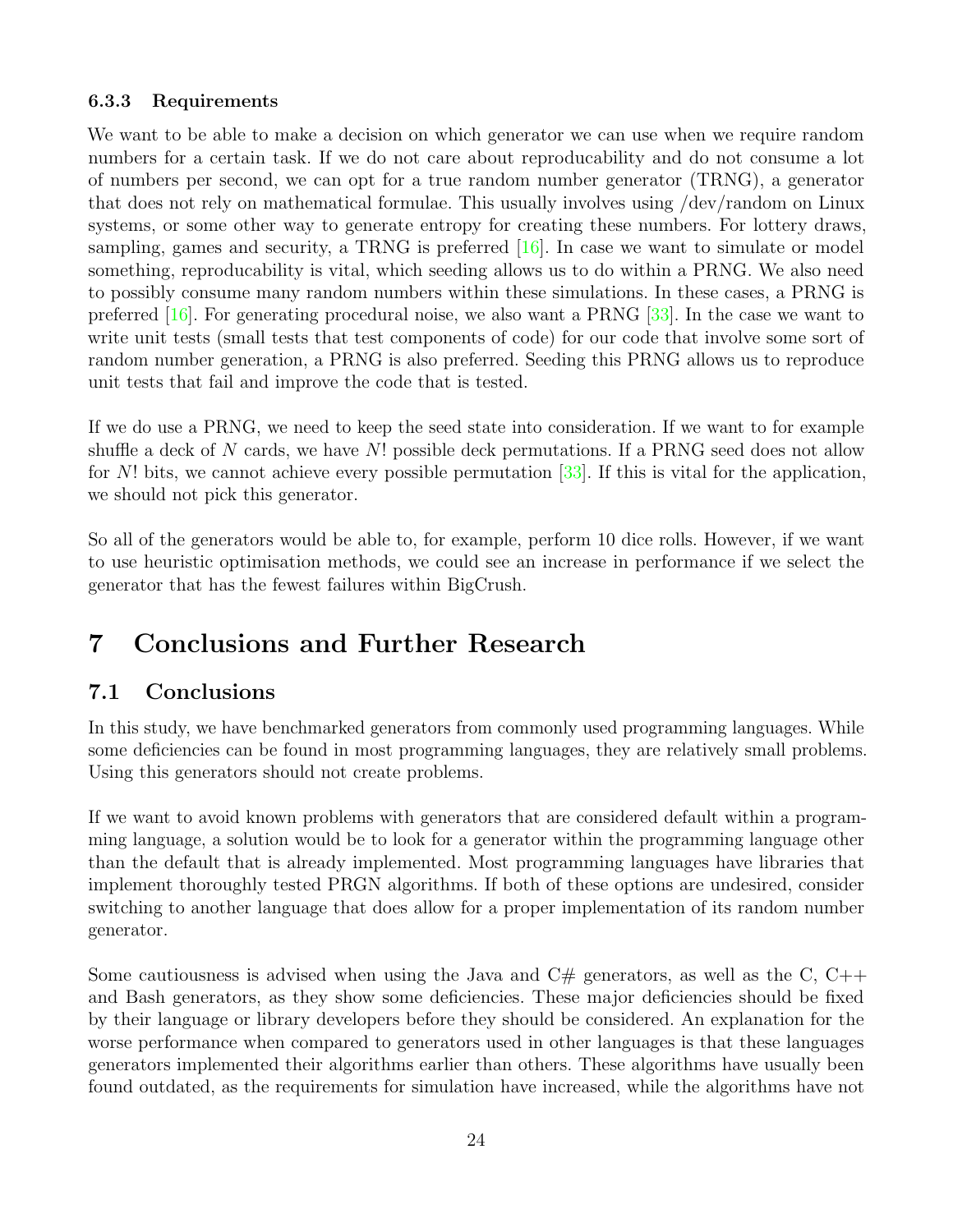improved. Changing these generators could not be a priority for them, since users mostly are not aware of the potential deficiencies these generators have and backwards compatibility is also required for these commonly used functions.

### <span id="page-27-0"></span>7.1.1 Mersenne Twister

As for the Mersenne Twister, its period is substantial contributor to its popularity, along with its robustness when subjected to statistical tests, which we have confirmed with our experiments. These properties make it a widely adopted method for implementing pseudorandom number generators. It could be upgraded to SFMT for additional resilience, but it is still better than most algorithms used and suffices for a general-purpose generator. Xorshiro is also recommendable, as it passes all of the BigCrush tests as the Fortran generator. When a user wants to use a PRNG, the user could be expected to review the purpose they want to use this generator for. If this requires strong statistical properties, it would be wise to inform him- or herself about the properties of the generator it uses. But although this is true, using known flawed generators as the default within a programming language could result in problems for users. A clear example of an application failing was shown in Section [2.](#page-4-0)

There seems to be a difference between using the random number generator supplied by the NumPy library and the default random number generator of Python. While this does not seems to lead to major differences, it seems to be better to use Python over NumPy, although both will perform decent on everyday applications and can be used for simulation.

Some p-values that fail on NumPy and PHP are suspect p-values that were close to not being reported, and do not get reported when BigCrush is applied. These can be considered false positives, where we do get a suspect p-value while there is no real problem. We would expect some values to come close to suspect when testing many generators, since we run many tests and generate a substantial number of p-values. As long as these values stay within the suspect range and do not persist in heavier testing, they can be regarded as warnings rather than problems. TestU01 would allow us to write custom parameters for tests, which would allow us to check if these suspect p-values persist.

All of the algorithms that have implemented some variation of Mersenne Twister are adequate for everyday use. They do not show major deficiencies, even when subjected to stringent tests. Using the PRNGs of these programming languages should not lead to decreases in performances or the failure of applications. They are only susceptible to linear complexity tests, which would only have major consequence for security applications. None of these PRNGs should ever be used for these purposes, as this would pose major cryptographic threats.

### <span id="page-27-1"></span>7.1.2 LCG

C, C++, and Bash are not performing well in terms of resolution and because of their use of the older LCG algorithm, which has previously been shown to underperform by the TestU01 test suite. Replacing these with more modern solutions would increase the resilience against statistical testing. The Java generator fails the birthday spacing tests, which is common for LCGs to fail, as its spacing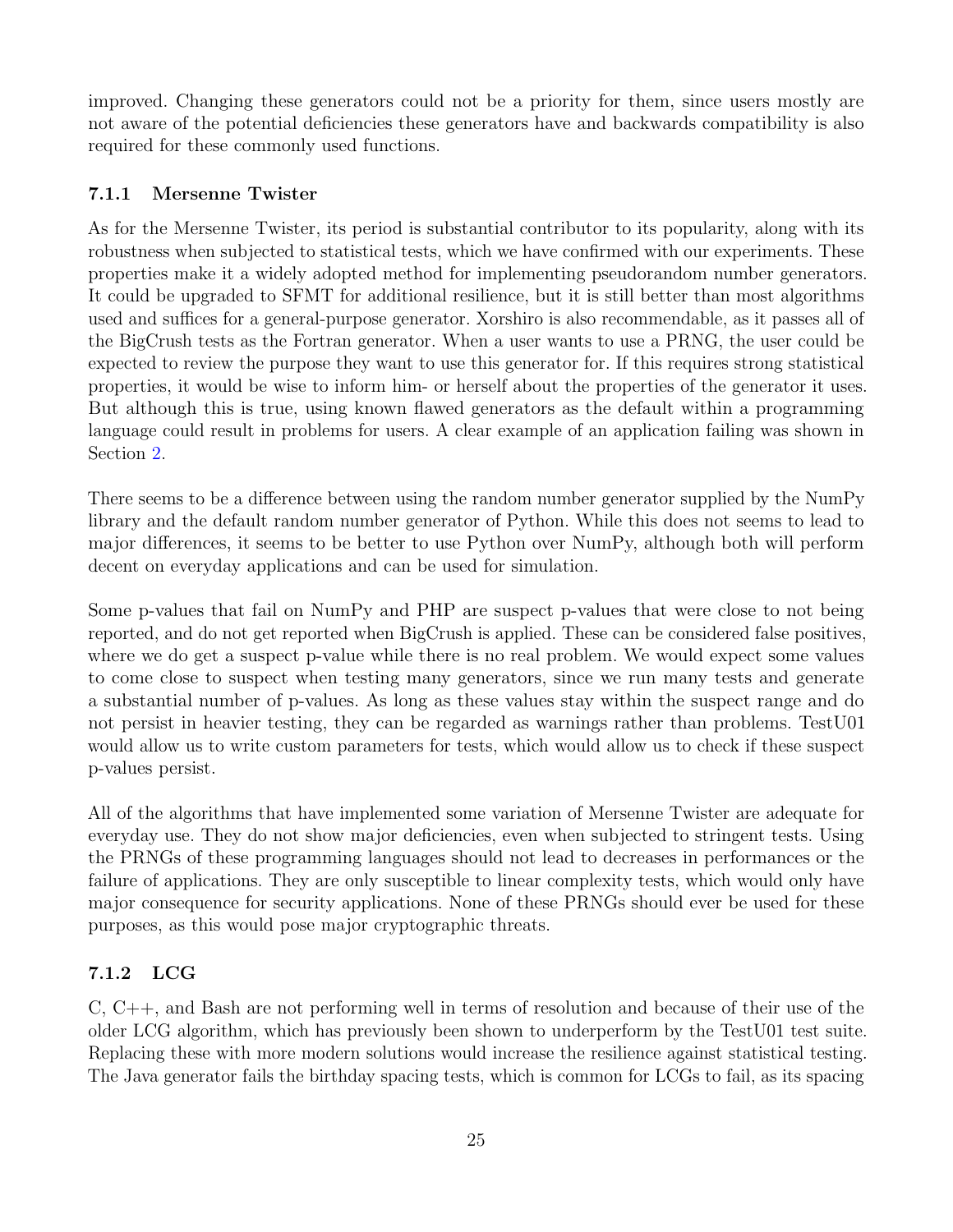is directly linked to its algorithm. For 10 years, nothing has changed and it should be updated to a more resilient algorithm. There are several algorithms that are more resilient and faster than the one currently used. Until improvements to these implementations have been made, refraining from using these would be better. These could still be used for small-scale number generation. However, for larger applications that require uniformness to function properly it would be unwise to use these.

BBOB, in its modified version, does fail severely on a majority of the tests in the SmallCrush battery. Since we have another version available, it would be better to use the unmodified version, which does perform significantly better. It only fails on the birthday spacings tests in both Crush and BigCrush, making it a decent variant to use in simulation work. However, if a more robust method is available, it should be swapped with something that does pass the birthday spacing tests, as it shows a too evenly distributed generator. For simulating true randomness, we would expect more collisions to happen than we see with this method.

### <span id="page-28-0"></span>7.1.3 Other generators

The C# SWB also has its flaws, since it fails several tests. This problem can be mitigated by adopting another solution for generating random numbers, for example using a library that implements a more robust algorithm, such as xorshiro256<sup>\*\*</sup>.

Fortran seems to pass these tests in each battery effortlessly, not having any suspect p-values or p-values that clearly indicate failure. Upon researching the documentation, it turned out that Fortran implements the xorshiro256<sup>\*\*</sup> algorithm for its PRNG. This algorithm passes each test within BigCrush according to its publication paper [\[9\]](#page-30-4).

Javascript has a resilient PRNG, which only fails one test within the BigCrush test battery. This PRNG could be considered among the best we have tested.

Mathematica has a rare implementation of its generator, the extendedCA. While an uncommon implementation usually would mean decreased performance due to unforeseen errors being introduced into the generator or limited testing, it is not the case in this instance. Mathematica performs without error in the TestU01 test suite. This PRNG could be used for demanding tasks, such as simulation or heuristic optimization methods.

### <span id="page-28-1"></span>7.1.4 Comparison to older measurements

It is also interesting to see how the languages generators that have been tested before in the TestU01 publication paper [\[21\]](#page-31-4). Many of the languages have since then adopted a new generators as their default, while some have kept their generator.

Java still seems to have the same issues today as in its testing in the TestU01 paper, indicating that nothing has changed yet. In September of 2021, a new Java update (Java JDK 17) is expected [\[37\]](#page-32-14) to alter the random number generator framework, but it remains to be seen if the default generator is also improved.

R seems to have improved since being tested by the TestU01 original publication, as it switched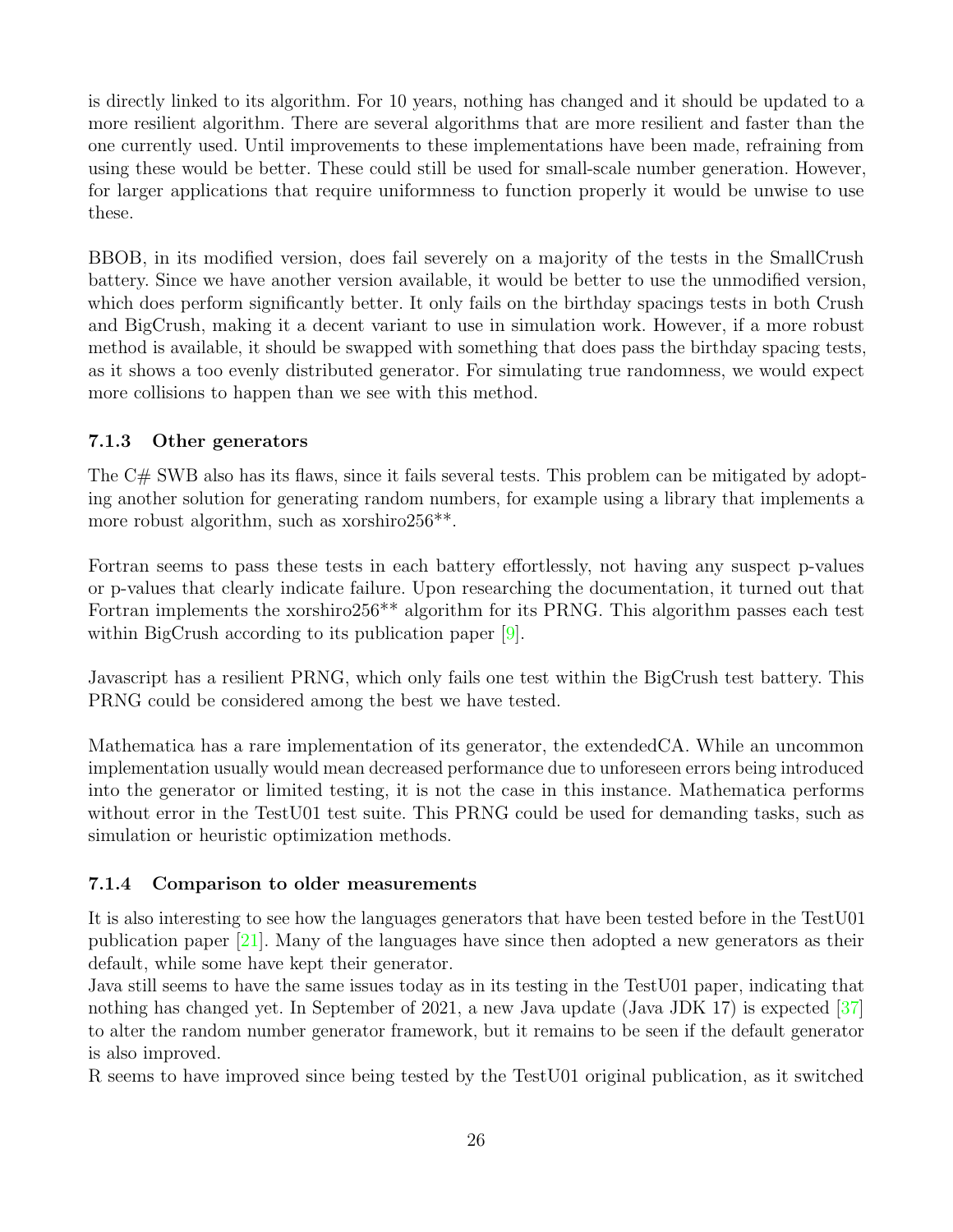from a faulty multi-carry implementation to the more reliable Mersenne Twister as its default implementation. If others that have insufficient results would also switch to Mersenne Twister, they could see similar improvements.

As for Mathematica, it uses a robust, relatively new method for generating random numbers. This method is resilient according to our testing, passing all tests without any suspect p-values or p-values that indicate failure. This is a significant upgrade compared to the method it used in the TestU01 paper, where its substract-with-borrow would fail many tests and was not even submitted to the BigCrush test battery.

Matlab has also implemented a new PRNG, using the Mersenne Twister instead of its older method for generating random numbers. In this case it is also an upgrade, having only 1 failure p-value instead of 8 in the TestU01 paper.

In most cases, improvements have been made since the original paper tested these programming languages. Java is the only one that still has the same results, although this could change in the future when the new JDK version is released.

### <span id="page-29-0"></span>7.2 Further research

As for further research, other languages can also be subjected to the TestU01 test batteries. New languages are being developed continuously and these too need to provide proper generators to their users. We could also see new statistical tests being developed in the future, allowing us to expose faults within generators that could be problematic. The statistical tests that are used in TestU01 are more stringent than the DIEHARD tests. We could similarly see new tests being added within TestU01. Continuously testing default generators is important, because these generators are frequently used in everyday coding for applications with varying requirements on the quality of random sequences. It would be recommended for language developers to assess their implementation of a pseudorandom number generator routinely, and publish their results with their release notes.

As mentioned previously, this research focused on PRNGs. Many programs also supply a cryptographically secure pseudorandom number generator, which could be also be benchmarked in further research. Not only do they still need to adhere to the same requirements of uniformity as their non-cryptographic counterparts and could be subjected to the same statistical tests, they also need to satisfy additional requirements explained in Section [2.](#page-4-0) While the test batteries within TestU01 do not check for the cryptographic properties, they should still be able to pass all of the tests within TestU01, as these are necessary for its cryptographic properties as well [\[35\]](#page-32-1). A CPRNG needs to pass these, otherwise, patterns within the CPRNG can be discovered, which would be bad. This would violate one of its core principles, where a bit can be predicted by its preceding bits, if an adversary were to discover these. As mentioned by Mike Malone, using a CPRNG could be a valid alternative for a PRNG [\[24\]](#page-31-2), although a user might have to sacrifice number generation speed.

Another use case of a PRNG, although used less often, is generating bits, rather than numbers within  $U[0, 1]$ . This might be preferred to generating within  $U[0, 1]$  in an embedded system where we need bit generation, or for testing random number generators based on physical devices, as we consume less computation time and energy. TestU01 also has test batteries for this, the Rabbit batteries [\[21\]](#page-31-4). These allow us to do similar tests as the Crush libraries. These use significantly less data, around  $2^{20}$  bits, and are file-based, rather than continuous. Further research could be done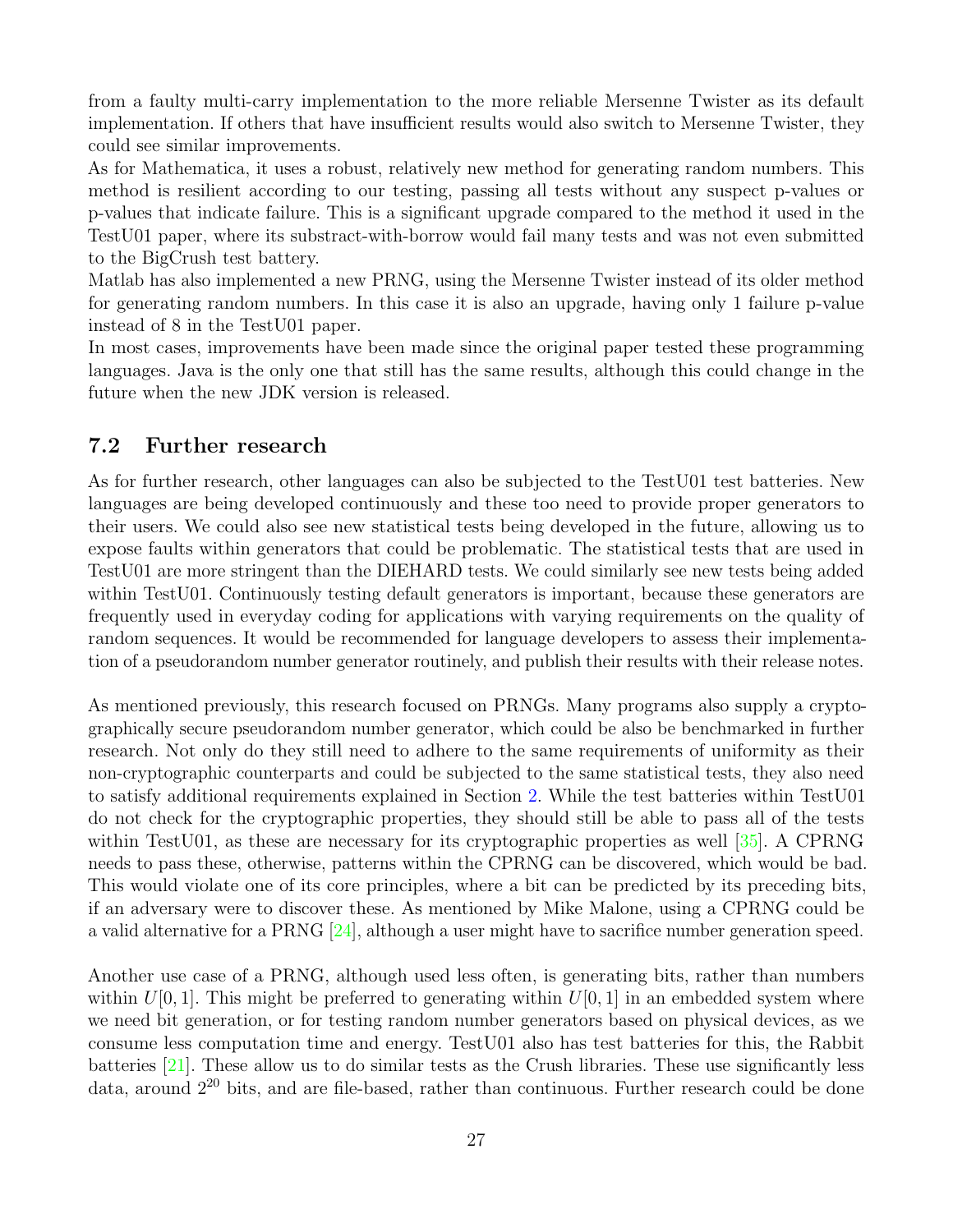to analyze the different bit generators that are used in programming languages via the Rabbit batteries. The focus for now was the testing of generators that generate within  $U[0, 1]$ , as these types of generators are commonly used for applications.

# <span id="page-30-0"></span>References

- <span id="page-30-6"></span>[1]  $C#$  docs - get started, tutorials, reference. — Microsoft Docs. URL: [https://docs.microsoft.](https://docs.microsoft.com/en-us/dotnet/csharp/) [com/en-us/dotnet/csharp/](https://docs.microsoft.com/en-us/dotnet/csharp/).
- <span id="page-30-14"></span>[2] Random Number Generation—Wolfram Language Documentation. URL: [https://reference.](https://reference.wolfram.com/language/tutorial/RandomNumberGeneration.html) [wolfram.com/language/tutorial/RandomNumberGeneration.html](https://reference.wolfram.com/language/tutorial/RandomNumberGeneration.html).
- <span id="page-30-13"></span>[3] RANDOM NUMBER (The GNU Fortran Compiler). URL: [https://gcc.gnu.org/](https://gcc.gnu.org/onlinedocs/gfortran/RANDOM_005fNUMBER.html) [onlinedocs/gfortran/RANDOM\\_005fNUMBER.html](https://gcc.gnu.org/onlinedocs/gfortran/RANDOM_005fNUMBER.html).
- <span id="page-30-1"></span>[4] RANDOM.ORG - Statistical Analysis. URL: <https://www.random.org/analysis/>.
- <span id="page-30-12"></span>[5] Visual Basic docs - get started, tutorials, reference. — Microsoft Docs. URL: [https://docs.](https://docs.microsoft.com/en-us/dotnet/visual-basic/) [microsoft.com/en-us/dotnet/visual-basic/](https://docs.microsoft.com/en-us/dotnet/visual-basic/).
- <span id="page-30-8"></span>[6] What is Java? URL: [https://www.java.com/nl/about/whatis\\_java.jsp](https://www.java.com/nl/about/whatis_java.jsp).
- <span id="page-30-7"></span>[7] John Backus. Home - Fortran Programming Language. URL: <https://fortran-lang.org/>.
- <span id="page-30-11"></span>[8] Jeff Bezanson, Stefan Karpinski, Viral B. Shah, and Alan Edelman. Julia: A Fast Dynamic Language for Technical Computing. 2012. URL: [https://julialang.org/http://arxiv.](https://julialang.org/ http://arxiv.org/abs/1209.5145) [org/abs/1209.5145](https://julialang.org/ http://arxiv.org/abs/1209.5145).
- <span id="page-30-4"></span>[9] David Blackman and Sebastiano Vigna. Scrambled Linear Pseudorandom Number Generators. Technical report, Universit`a degli Sstudi di Milano, Milan, 2019.
- <span id="page-30-3"></span>[10] Robert Brown, Dirk Eddelbuettel, and David Bauer. Robert G. Brown's General Tools Page, 2011. URL: <http://webhome.phy.duke.edu/~rgb/General/dieharder.php>.
- <span id="page-30-2"></span>[11] Erick Cantu-Paz. On Random Numbers and the Performance of Genetic Algorithms. Technical Report 10, 2002. URL: <www.random.org>.
- <span id="page-30-10"></span>[12] Carola Doerr, Hao Wang, Furong Ye, Sander van Rijn, and Thomas Bäck. IOHprofiler: A Benchmarking and Profiling Tool for Iterative Optimization Heuristics. arXiv, 2018. URL: <https://github.com/IOHprofiler/IOHexperimenter>.
- <span id="page-30-5"></span>[13] Sonja Engmann and Denis Cousineau. Comparing distributions: the two-sample Anderson-Darling test as an alternative to the Kolmogorov-Smirnoff test. Journal of Applied Quantitative Methods, 6(3):1–17, 2011. URL: <https://www.researchgate.net/publication/276918573>.
- <span id="page-30-9"></span>[14] Brian Fox. Bash - GNU Project - Free Software Foundation, 2014. URL: [http://www.gnu.](http://www.gnu.org/software/bash/) [org/software/bash/](http://www.gnu.org/software/bash/).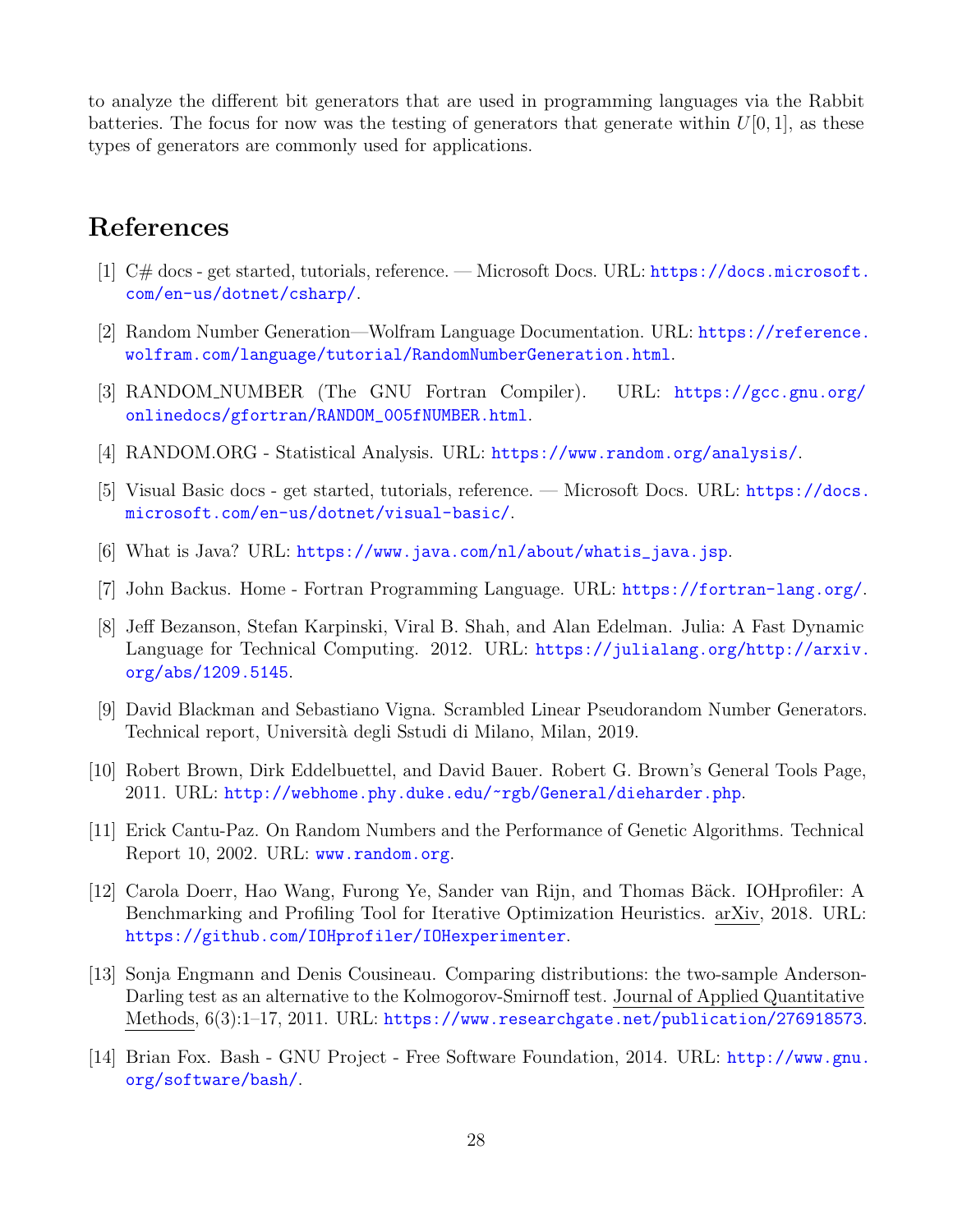- <span id="page-31-12"></span>[15] French National Research Agency. Comparing Continuous Optimisers: COCO, 2013. URL: [https://coco.gforge.inria.fr/http://coco.gforge.inria.fr/doku.php?](https://coco.gforge.inria.fr/ http://coco.gforge.inria.fr/doku.php?id=algorithms) [id=algorithms](https://coco.gforge.inria.fr/ http://coco.gforge.inria.fr/doku.php?id=algorithms).
- <span id="page-31-13"></span>[16] Mads Haahr. random.org: Introduction to Randomness and Random Numbers. Statistics, (June):1–4, 1999. URL: <https://www.random.org/randomness/>.
- <span id="page-31-5"></span>[17] David Jones. Good Practice in (Pseudo) Random Number Generation for Bioinformatics Applications. Technical report, UCL Bioinformatics Group, Londen, 2010. URL: [http:](http://www.iro.umontreal.ca/~lecuyer/myftp/papers/testu01.pdf) [//www.iro.umontreal.ca/~lecuyer/myftp/papers/testu01.pdf](http://www.iro.umontreal.ca/~lecuyer/myftp/papers/testu01.pdf).
- <span id="page-31-10"></span>[18] B W Kernighan and D M Ritchie. The C Programming Language. 1988.
- <span id="page-31-1"></span>[19] Donald E. Knuth. The art of computer programming. Stanford university, Reading, 2 edition, 1981.
- <span id="page-31-7"></span>[20] Pierre L'Ecuyer and Francois Panneton. A new class of linear feedback shift register generators. Technical report, Université de Montréal, Orlando, FL, USA, 2000.
- <span id="page-31-4"></span>[21] Pierre L'Ecuyer and Richard Simard. TestU01: A C library for empirical testing of random number generators. ACM Transactions on Mathematical Software, 33(4):1–40, 2007. [doi:](https://doi.org/10.1145/1268776.1268777) [10.1145/1268776.1268777](https://doi.org/10.1145/1268776.1268777).
- <span id="page-31-9"></span>[22] Pierre L'Ecuyer and Richard Simard. TestU01 A Software Library in ANSI C for Empirical Testing of Random Number Generators User guide, compact version. Technical report, Université de Montréal, Montréal, 2013. URL: <http://www.iro.umontreal.ca/~lecuyer/>.
- <span id="page-31-11"></span>[23] Rasmus Lerdorf. PHP: Hypertext Preprocessor. In Encyclopedia of Systems Biology, pages 1704–1704. 2013. URL: <https://www.php.net/>, [doi:10.1007/978-1-4419-9863-7{\\\_](https://doi.org/10.1007/978-1-4419-9863-7{_}101153) [}101153](https://doi.org/10.1007/978-1-4419-9863-7{_}101153).
- <span id="page-31-2"></span>[24] Mike Malone. TIFU by using Math.random()., 11 2015. URL: [https://medium.com/](https://medium.com/@betable/tifu-by-using-math-random-f1c308c4fd9d) [@betable/tifu-by-using-math-random-f1c308c4fd9d](https://medium.com/@betable/tifu-by-using-math-random-f1c308c4fd9d).
- <span id="page-31-3"></span>[25] George Marsaglia. Random number generators, 5 2003. URL: [http://digitalcommons.](http://digitalcommons.wayne.edu/jmasmhttp://digitalcommons.wayne.edu/jmasm/vol2/iss1/2 http://digitalcommons.wayne.edu/jmasm/vol2/iss1/2) [wayne.edu/jmasmhttp://digitalcommons.wayne.edu/jmasm/vol2/iss1/2http:](http://digitalcommons.wayne.edu/jmasmhttp://digitalcommons.wayne.edu/jmasm/vol2/iss1/2 http://digitalcommons.wayne.edu/jmasm/vol2/iss1/2) [//digitalcommons.wayne.edu/jmasm/vol2/iss1/2](http://digitalcommons.wayne.edu/jmasmhttp://digitalcommons.wayne.edu/jmasm/vol2/iss1/2 http://digitalcommons.wayne.edu/jmasm/vol2/iss1/2), [doi:10.22237/jmasm/1051747320](https://doi.org/10.22237/jmasm/1051747320).
- <span id="page-31-8"></span>[26] George Marsaglia. Xorshift RNGs. Technical report, The Florida State University, 2003. [doi:10.18637/jss.v008.i14](https://doi.org/10.18637/jss.v008.i14).
- <span id="page-31-0"></span>[27] George Marsaglia and Arif Zaman. Toward a universal Random number generator.pdf. Technical report, The florida State University, Tahllahassee, 1987. URL: [https://web.archive.org/](https://web.archive.org/web/20100610050921/http://stat.fsu.edu/techreports/M766.pdf) [web/20100610050921/http://stat.fsu.edu/techreports/M766.pdf](https://web.archive.org/web/20100610050921/http://stat.fsu.edu/techreports/M766.pdf).
- <span id="page-31-6"></span>[28] Michael Mascagni, Steven A Cuccaro, Daniel V Pryor, and M L Robinson. A fast, high quality, and reproducable parallel lagged-fibonacci psuedorandom number generator. Technical report, Supercomputing Research Center, I.D.A, Bowie, 1994.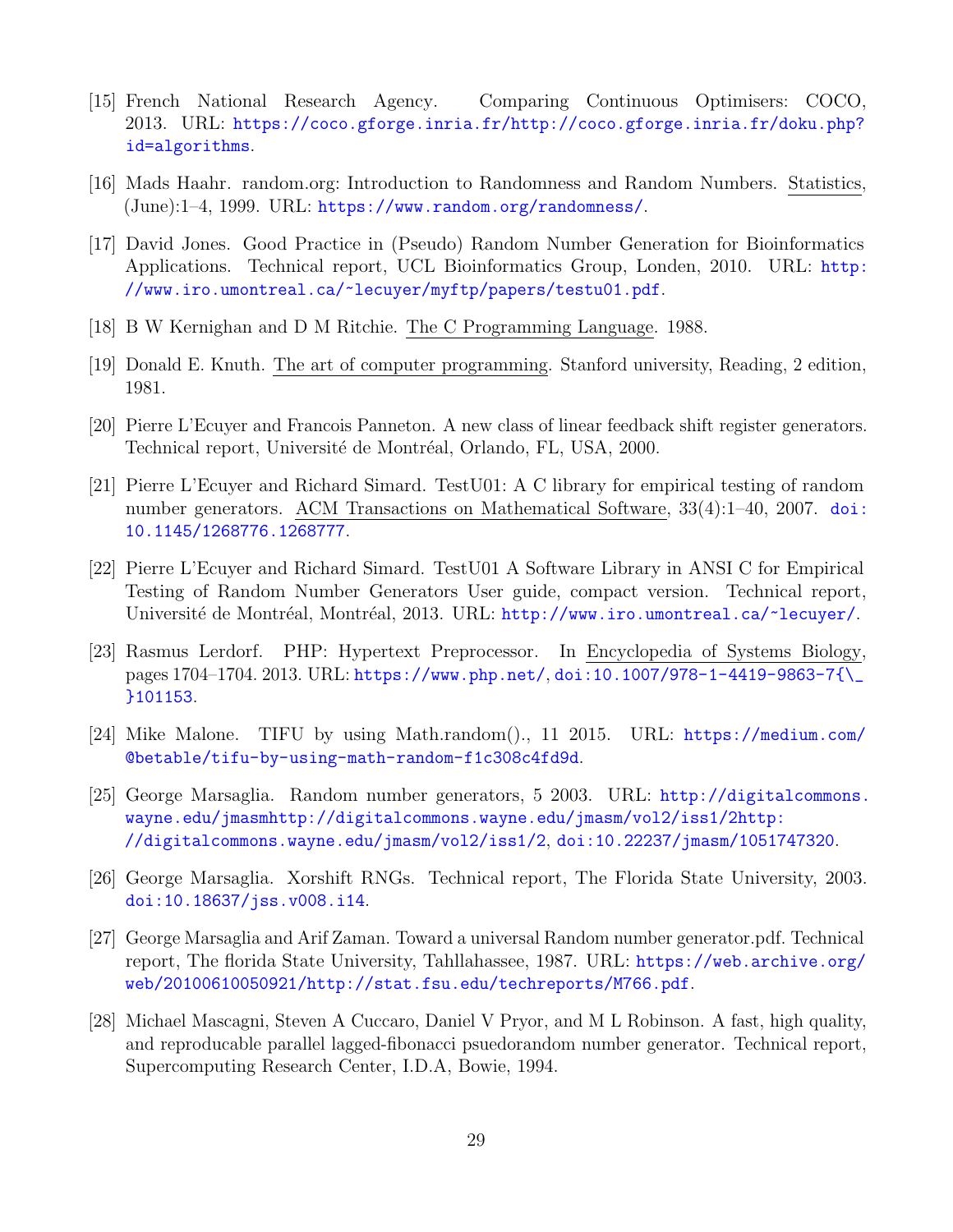- <span id="page-32-0"></span>[29] Michael Mascagni and Ashok Srinivasan. Algorithm 806: SPRNG. ACM Transactions on Mathematical Software, 26(3):436–461, 9 2000. URL: [https://dl.acm.org/doi/10.1145/](https://dl.acm.org/doi/10.1145/358407.358427) [358407.358427](https://dl.acm.org/doi/10.1145/358407.358427), [doi:10.1145/358407.358427](https://doi.org/10.1145/358407.358427).
- <span id="page-32-10"></span>[30] Mathworks. MATLAB - Mathworks - MATLAB & Simulink, 2016. URL: [https://nl.mathworks.com/products/matlab.htmlhttps://nl.mathworks.com/](https://nl.mathworks.com/products/matlab.html https://nl.mathworks.com/products/matlab.html%0Ahttp://www.mathworks.com/products/matlab/) [products/matlab.html%0Ahttp://www.mathworks.com/products/matlab/](https://nl.mathworks.com/products/matlab.html https://nl.mathworks.com/products/matlab.html%0Ahttp://www.mathworks.com/products/matlab/).
- <span id="page-32-2"></span>[31] Makoto Matsumoto and Takuji Nishimura. Mersenne Twister: A 623-Dimensionally Equidistributed Uniform Pseudo-Random Number Generator. ACM Transactions on Modeling and Computer Simulation, 8(1):3–30, 1998. [doi:10.1145/272991.272995](https://doi.org/10.1145/272991.272995).
- <span id="page-32-11"></span>[32] MDB web docs. JavaScript - — MDN. URL: [https://developer.mozilla.org/en-US/docs/](https://developer.mozilla.org/en-US/docs/Web/javascript https://developer.mozilla.org/es/docs/Web/JavaScript%0Ahttps://developer.mozilla.org/en-US/docs/Web/JavaScript%0Ahttps://developer.mozilla.org/en-US/docs/Web/JavaScript%0Ahttps://developer.mozilla.or) [Web/javascripthttps://developer.mozilla.org/es/docs/Web/JavaScript%0Ahttps:](https://developer.mozilla.org/en-US/docs/Web/javascript https://developer.mozilla.org/es/docs/Web/JavaScript%0Ahttps://developer.mozilla.org/en-US/docs/Web/JavaScript%0Ahttps://developer.mozilla.org/en-US/docs/Web/JavaScript%0Ahttps://developer.mozilla.or) [//developer.mozilla.org/en-US/docs/Web/JavaScript%0Ahttps://developer.](https://developer.mozilla.org/en-US/docs/Web/javascript https://developer.mozilla.org/es/docs/Web/JavaScript%0Ahttps://developer.mozilla.org/en-US/docs/Web/JavaScript%0Ahttps://developer.mozilla.org/en-US/docs/Web/JavaScript%0Ahttps://developer.mozilla.or) [mozilla.org/en-US/docs/Web/JavaScript%0Ahttps://developer.mozilla.or](https://developer.mozilla.org/en-US/docs/Web/javascript https://developer.mozilla.org/es/docs/Web/JavaScript%0Ahttps://developer.mozilla.org/en-US/docs/Web/JavaScript%0Ahttps://developer.mozilla.org/en-US/docs/Web/JavaScript%0Ahttps://developer.mozilla.or).
- <span id="page-32-13"></span>[33] Peter Occil. Random Number Generator Recommendations for Applications. 2018. URL: [https://peteroupc.github.io/random.html#High\\_Quality\\_RNGs\\_Requirements](https://peteroupc.github.io/random.html#High_Quality_RNGs_Requirements).
- <span id="page-32-12"></span>[34] J A Reeds and N J A Sloane. Shift-register synthesis (modulo m). Society for Industrial and Applied Mathematics, 14(3), 1985.
- <span id="page-32-1"></span>[35] Andrew Rukhin, Juan Soto, and James Nechvatal. A Statistical Test Suite for Random and Pseudorandom Number Generators for Cryptographic Applications. (April), 2010.
- <span id="page-32-3"></span>[36] Mutsuo Saito and Makoto Matsumoto. SIMD-oriented fast mersenne twister: A 128-bit pseudorandom number generator. Monte Carlo and Quasi-Monte Carlo Methods 2006, pages 607–622, 2008. URL: [http://www.math.sci.hiroshima-u.ac.jp/~m-mat/MT/SFMT/index.](http://www.math.sci.hiroshima-u.ac.jp/~m-mat/MT/SFMT/index.html.) [html.](http://www.math.sci.hiroshima-u.ac.jp/~m-mat/MT/SFMT/index.html.), [doi:10.1007/978-3-540-74496-2{\\\_}36](https://doi.org/10.1007/978-3-540-74496-2{_}36).
- <span id="page-32-14"></span>[37] Guy Steel. JEP 356: Enhanced Pseudo-Random Number Generators, 2021. URL: [https:](https://openjdk.java.net/jeps/356) [//openjdk.java.net/jeps/356](https://openjdk.java.net/jeps/356).
- <span id="page-32-5"></span>[38] Bjarne Stroustrup. C++.org. URL: <http://www.cplusplus.org/>.
- <span id="page-32-4"></span>[39] Ronald J. Tallarida and Rodney B. Murray. Chi-Square Test. In Manual of Pharmacologic Calculations, pages 140–142. Springer New York, New York, NY, 1987. URL: [http://link.springer.com/10.1007/978-1-4612-4974-0\\_43](http://link.springer.com/10.1007/978-1-4612-4974-0_43), [doi:10.1007/](https://doi.org/10.1007/978-1-4612-4974-0{_}43) [978-1-4612-4974-0{\\\_}43](https://doi.org/10.1007/978-1-4612-4974-0{_}43).
- <span id="page-32-9"></span>[40] The Rust Team. Rust Programming Language, 2020. URL: <https://www.rust-lang.org/>.
- <span id="page-32-7"></span>[41] Stéfan Van Der Walt, Gael Varoquaux, and Saclay France. The NumPy array: a structure for efficient numerical computation. 2011.
- <span id="page-32-6"></span>[42] Guido van Rossum. About Python™ — Python.org. URL: <https://www.python.org/about/>.
- <span id="page-32-8"></span>[43] Adam Wilson and Natalia Norden. The R Project for Statistical Computing, 2015. URL: <https://www.r-project.org/>.